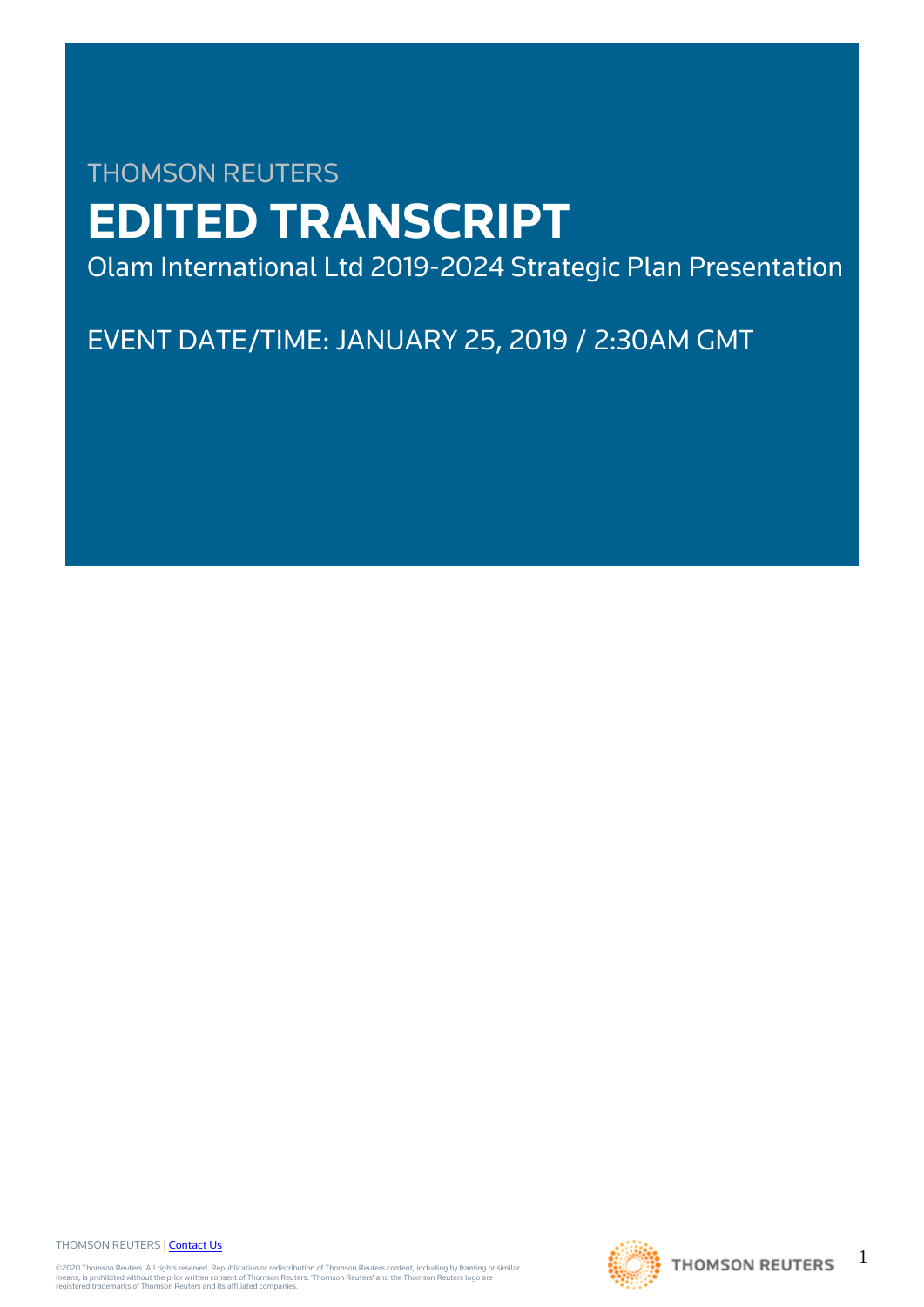#### **CORPORATE PARTICIPANTS**

**Hung Hoeng Chow** Olam International Limited - General Manager of IR **Sunny George Verghese** Olam International Limited - Co-Founder, Group CEO & Executive Director

#### **CONFERENCE CALL PARTICIPANTS**

**Anita Gabriel Aradhana Aravindan Ranjeetha Pakiam Simon Jong** - Analyst

#### **PRESENTATION**

#### **Hung Hoeng Chow Olam International Limited - General Manager of IR**

Good morning, ladies and gentlemen. Welcome to Olam International's Learning Academy on the 19th floor at the Marina One Singapore. Glad to see all of you again.

Today, we are announcing our new refreshed strategic plan for the period 2019 to 2024, our next 6-year period. The presenter for -- on the plan is none other than our head honcho, our Group CEO and Co-Founder of Olam International, Sunny Verghese. Let us welcome him up here to kick off his presentation. Thank you.

#### **Sunny George Verghese Olam International Limited - Co-Founder, Group CEO & Executive Director**

Thank you, Hung Hoeng, and good morning, ladies and gentlemen, and welcome to Olam's briefing of our new 6-year strategic plan. As most of you know, we have a regular cadence for developing a strategic plan. We typically have a planning horizon of 6 years that is split into two 3-year cycles. So this is not a special exercise. This is a part of our one of our signature processes that follows a regular cadence.

So we now developed a strategic plan and have got a board-approved strategic plan for now the next 6 years, which is for the period 2019 to 2024 split into two 3-year cycles: one is 2019 to 2021 and the second is 2022 to 2024.

I want to draw your attention to the safe harbor clause and the cautionary note on forward-looking statements. Obviously, we're going to be discussing the next 6 years, so there will be a lot of references to what we are planning to do and what the estimates, et cetera, are. So please make sure that you have read and noted the cautionary forward-looking statements, note on the forward-looking statements.

So I want to make 4 points before we get started and dig into the strategic plan itself. The first point is that as all of you know, we are reimagining global agriculture and food systems. And as we go through the course of this presentation, it will become more apparent to you what we mean by reimagining global agriculture and food systems. And as a result of reimagining global agriculture and food systems, we believe by the end of this plan we will be offering tomorrow's products and services that are required by a changing consumer landscape that has catalyzed our customers and right up the chain to us as suppliers to rethink the way we serve our customers and our consumers.

The first point that I want to make is we play a very pivotal role in these agri supply chains and these food supply chains to source various raw materials and transform them to provide food, feed and fiber to the world. So that's the first thing. The second thing that I want you to note is consumer preferences for both food and food ingredients are rapidly evolving with the consumer placing greater emphasis on health and nutritional value unlike in the past and also for issues like simplification of ingredients, for clean labeling, for supply chain provenance and supply chain traceability, supply chain visibility and finally, on all the aspects of sustainability. As a result of these preferences, this is driving a trend towards consumers opting to consume products that they think are right for them or good for them, right for the planet or good for the planet and right and good for the producers.

We have therefore refreshed our strategic plan to meet this changing customer landscape consumer preferences, and we are doing 2 things. One, we're continuing to invest in our capabilities and in our chosen businesses to enhance our leadership position. That's the first thing we're doing. The second thing that we are doing is we are investing in and capitalizing on the trends that I just briefly described to you, and we will look at it in greater depth later, in terms of health and wellness and traceability and sustainability. And if you do all of

#### THOMSON REUTERS | [Contact Us](https://my.thomsonreuters.com/ContactUsNew)

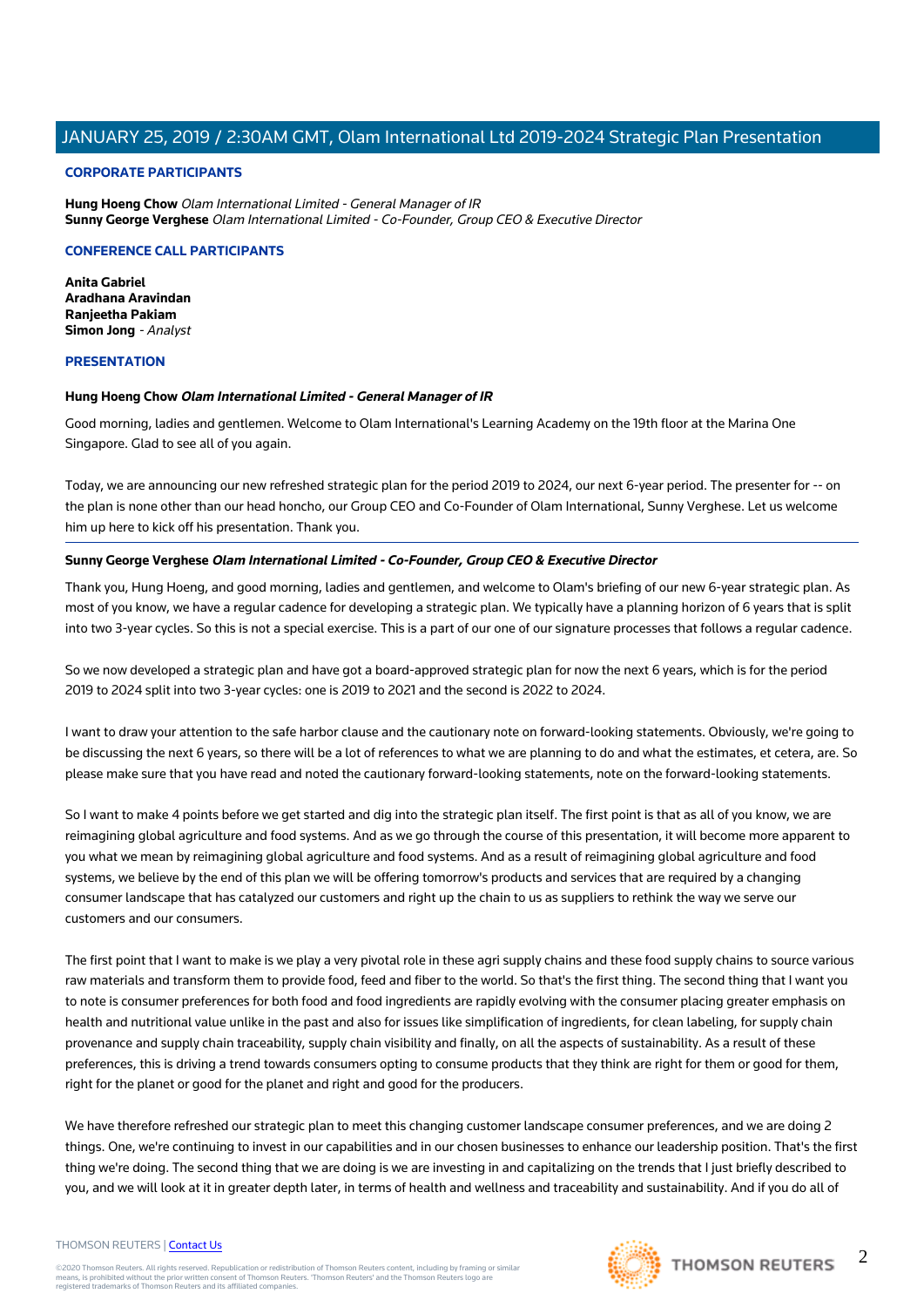this, we are confident that our focus on furthering our leadership position in our chosen businesses will help us, and in line with the consumer preferences, will help us create greater value for all our stakeholders, including the shareholders; our customers; very importantly, our suppliers who are very important for us; and our employees and our other partners.

So I want to start off with what our point of departure is: What are we really good at today? What are our capabilities? How are we differentiated today? That guides a lot of the choices that we're going to be making going forward in terms of the winnability of the plans that we have crystalized.

So I want to look at our capabilities and how we are differentiated in 3 buckets. The first is in terms of our portfolio. Many of you know that we are in the agribusiness and we are involved with agricultural commodities, but many of you might have missed the point that we have a very uniquely shaped portfolio. Firstly, that we specialize in speciality agri-products, and that is very different from our competitors or our peer group.

So for example, in the Edible Nuts business, the top 12 peer group companies in our industry do not compete with us. So ADM, Bunge, Cargill, Dreyfus, Wilmar, COFCO Agri, ED&F Man, Glencore Agri, Barry Callebaut, these are the top dozen odd peer group companies. None of them competes with us in the Edible Nuts business. That does not mean that we do not have competitors in that business, but none of the deep-pocketed, big muscle, long pedigree guys are not present in that business. And the same applies for the spices business. None of the top 12 majors compete with us in the spices business. In the Cocoa business, 2 out of these 12 -- top 12 compete with us. In the Coffee business, 2 of the top 12 compete with us. So we have developed a portfolio of speciality products where we have built global leadership positions and we are not directly head-on competing with the major peer group companies.

Second, in some select mainstream bulk commodity categories like Grains and Animal Feed, like Palm, which are the large bulk mainstream commodity categories, we have adopted a very defensible and very differentiated strategy. So in the Grains and Animal Feeds business, a big focus for us is doubling down on destination processing. So we do wheat milling in many markets in Africa, and we are a significant leader in that business. We make significantly higher margins in doing wheat milling in Africa compared to the wheat milling margins in Asia, whether it's Indonesia, Vietnam, China, India; or in Europe or in the U.S. So in the mainstream bulk commodity categories that we are participating, we have developed a differentiated and a defensible strategy.

The third piece of our portfolio is the way we are selectively integrated in the value chain. 25% of our invested capital today is in the upstream and about 39% of our invested capital today is in the midstream. That shape of the portfolio is also quite unique in our industry. We'll discuss a little bit more about that as we go forward in this presentation.

And finally, our unique Africa footprint, being in 24 African countries in sub-Saharan Africa, and more importantly, our operating capabilities of managing in Africa gives us a distinct advantage in terms of our Africa businesses.

This second piece of how we are different is really what I would like to refer to as our competitiveness, our competitiveness in terms of how we compete with our competition. And with everybody else participating in our value chain, I want to draw that difference with respect to 2 anchors. One is at the customer end. At the customer end, we provide a lot of differentiated value-added services and solutions. I will talk a lot more about that as we progress in this presentation. And that is to meet the major evolving consumer preferences and trends. We adapt our strategy to differentiate at the customer end by providing differentiated offerings and services to our customer in addition to the physical products that we supply.

Then the second point of differentiation in terms of our competitiveness is at the grower or supplier, at the grower or supplier [when we out origin] our competition by going and buying from the lowest level of aggregation possible directly from the farmers or village-level farming groups in the producing countries. So we have unrivaled origination capabilities in the various food and food ingredients and fiber products that we supply to our customers.

The third is that we anticipated and we're well ahead of the curve in building a sustainability engine advantage. So clearly, we have a very distinct sustainability engine advantage and that's not because in my old age and the senior leadership team and Olam's old age, we have gone soft on wanting to do the right thing, but because we believe it's essential to differentiating our business and central to

#### THOMSON REUTERS | [Contact Us](https://my.thomsonreuters.com/ContactUsNew)

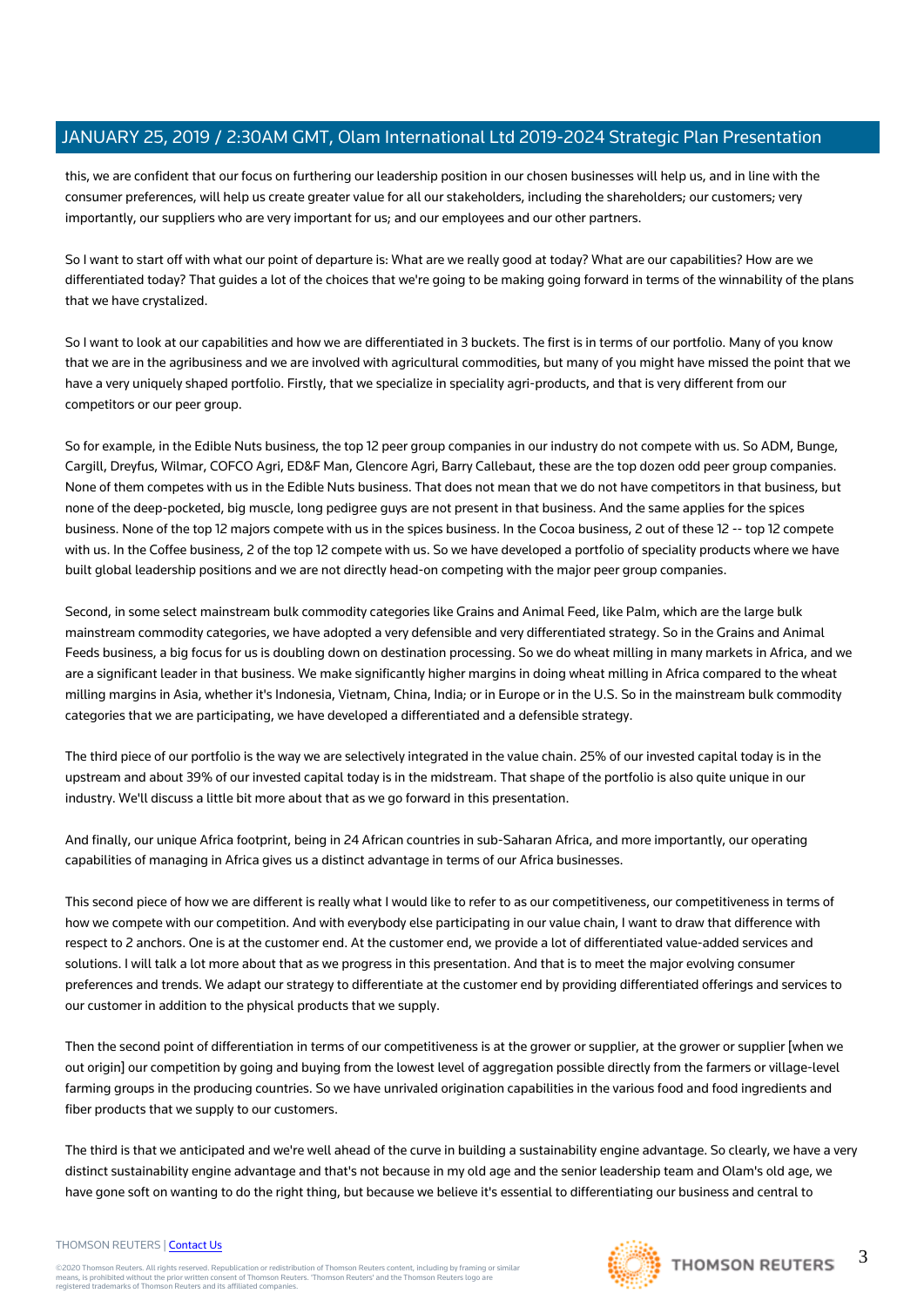creating long-term value and an absolutely important way of inspiring our teams.

And finally, we have now embraced digital wholeheartedly. So over the course of the last 2.5 years, we have made significant investments in digitalizing Olam, and we will talk a little bit more about what are the pilots that we have done and where they scaled up and how we are scaling that up. So that is the second element of how we are different and what our capabilities are.

And finally, we have built an organizational advantage. We believe we are amongst the best teams in the industry, the deep specialist expertise, product market expertise. Many of the media people who are here, writers of Bloomberg, et cetera, you want to know something about anyone on the commodity markets. We will be one of your first ports of call. So we have that expertise, but more importantly, we have very engaged and inspired and motivated people. Our capacity to attract, retain and inspire our teams through the various signature processes that we follow in the company gives us a true advantage. There's a lot of ownership mentality in the company. And our ability to operate as one company despite being in 66 countries and despite being in many platforms or business units, many parts of the value chain, we are still able to operate as one company and being able to take crosscutting initiatives from one business unit to another from one country to another, from one function to another.

In 2014, we restructured our shareholder base and we got long-term investors who believe in the prospects for the agricultural complex and the agribusiness sector, who believe that we have developed a winning strategy, who want to back this strategy, who believe in our capacity to execute that strategy. And that has given us significant resilience and strength to navigate through the volatility and cyclicality that is inherent in our business and stay the course in implementing our long-term strategy.

So this is the backdrop in terms of us looking at the opportunities and risks that there are in our market space and how we can develop a road map and strategic pathway to build value for the company.

So as we were looking at the strategic planning exercise, we recognize that we are at a pivotal moment in our history, driven by 4 factors. I'll be talking about a lot of 4s. So if you want to remember our strategy, think about 4. So this is the first 4.

So firstly, we believe we've, over the last 30 years, honed our existing winning business model. I explained some part of it in the last slide. The second factor for us or driver for us is there is a real revolution in the way consumer preferences are evolving, and we want to take advantage of those new trends and opportunities as a result of the evolving consumer preferences and changing customer landscape in the food and agri sector.

The third is, all of you know, we redefined a new purpose for Olam early last year, building on what we have been doing. But then we crystallized a new purpose, which was to reimagine global agriculture and food systems, and we'll talk a little bit more about this when we talk about the trends. And then last year, as you saw in our annual report, we had moved to Olam 2.0, which had 6 imperatives in terms of how we are going to change our business model over the next phase of our growth and development.

So we realized as we were doing the strategic plan that this was a moment for us to refocus on our strengths and capitalize on the new opportunities that we saw. And we felt that we had an opportunity to reset the company, to reshape the company, to reimagine the company to then provide new products and services required for tomorrow by our customers and consumers.

Okay. So as all of us know, strategy, and I was in a meeting of board leaders from across the globe, 50 chairmans and CEOs of companies primarily from Europe, North America and Asia, and one of the questions we were all discussing is what is strategy and everybody had obviously a very different notion of what strategy is. For us, strategy just has to answer 2 simple questions.

The first question it has to answer is where to play: Which businesses do you want to be in? Which countries do you want to participate or invest in? Which parts of the value chain you want to participate or invest in? So strategy has to answer the question where to play.

And the second question it has to simply answer is how to win. It's a simple question but a very difficult one to answer. After you have chosen where to play, which businesses, which countries, which parts of the value chain, you have to also answer the question how you're going to win.

#### THOMSON REUTERS | [Contact Us](https://my.thomsonreuters.com/ContactUsNew)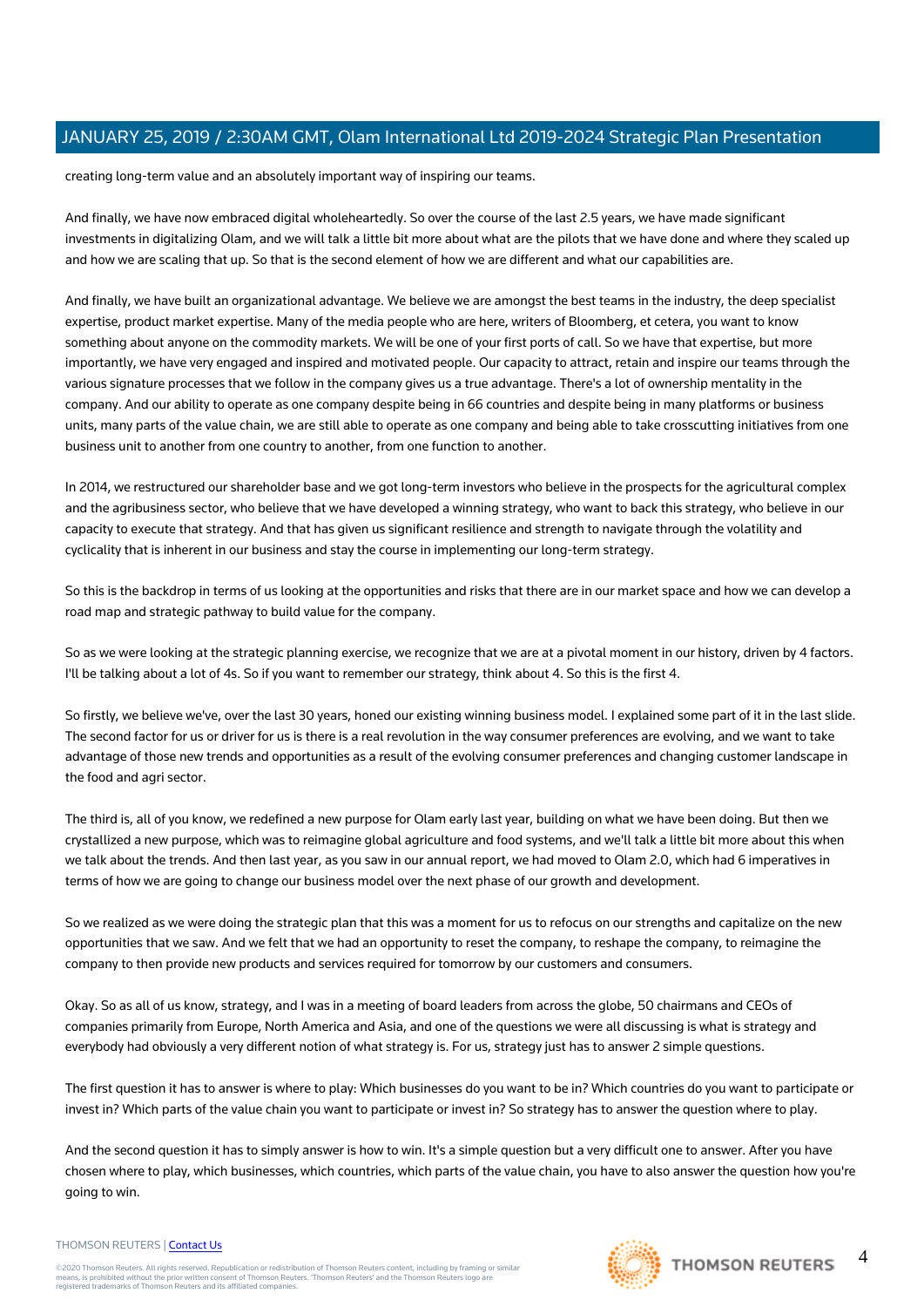So those are the 2 things that we seek to answer as we discuss what our strategic plan is going forward. But before we start developing the plan, we have to be very clear what the aspirations and ambition of the company is and also what the performance goals are that our stakeholders and our shareholders and our board and others want to set for us as owners of the company.

So I'll start with the aspirations. That has not changed. We have a hierarchy of 3 goals. This is the only thing that is not 4. It is 3. Probably easier to remember. The first goal for us is really our governing objective, which is why we are in business, what the endgame is. And our governing objective is to maximize long-term intrinsic value for our continuing shareholders. And we know that in order to achieve that governing objective, we have to do 3 things. We have to develop strategies and allocate capital so that we can open up capital spreads between our return on equity and our cost of equity or between our return on invested capital and our weighted average cost of capital. That's the first thing we need to do.

The second thing we need to do is to differentiate our business so that we can grow faster than competitors, which means the second driver to creating value is the rate of profitable growth. And the third is we have to build those advantages that will last for some period of time, a certain duration of time, the competitive advantage period that will allow you to grow faster for a longer period of time which will magnify value creation. Simple things to say, very difficult things to do. But these are the 3 things you need to do to meet our first aspiration in terms of our governing objective of maximizing long-term intrinsic value for our continuing owners.

The second hierarchy of goals -- 3 goals that we have is our ambition, our vision, and our vision is to become the world's most differentiated and valuable global food and agribusiness by 2040. So in the next 6 years, we have to reach a certain milestone to be on track to becoming the world's most differentiated and therefore, hopefully, the most valuable global food and agribusiness by 2040.

And the third hierarchy of goals for us is our purpose, and our purpose is to reimagine global agriculture and food systems, which means how do we support and enable producing more food, feed and fiber to feed a growing population that is estimated to be between 9.5 billion and 10 billion people by 2050 without destroying the planet. Or how do we produce more food, feed and fiber with significantly less resources? How do you transform the food system to produce more healthy food? How do you transform the food system to not waste the food that you produce? 35% of the food that we produce is wasted. \$1 trillion worth of food is wasted every year while 820 million people still go hungry to bed every day, right? So that is what we mean by reimagining global agriculture and food systems.

So we come to the 4 goals that we have to meet at the end of the strategic plan, right? The first goal is an ROE goal, and we want to achieve a minimum ROE of 12% and above by 2021. That's the first goal in the first 3 years of the plan. The second goal is really a return goal again, but it is EBITDA to invested capital. So it is a proxy for return on invested capital, and we want to achieve at least a 13% EBITDA to return on invested capital from 2021 onwards.

The third is free cash flow to equity positive, not operating cash flow positive, but free cash flow to equity positive after investments. And that, as you know, in 2016, in 2017, we were substantially FCFE positive. In 2019, the first year of this new 6-year plan, we are going to be FCFE negative because there is a significant investment plan in 2019. But this goal is that from 2020, which is the second year of this plan, for every year, the subsequent 5 years of this plan, our goal is to be free cash flow to equity positive in each of the remaining 5 years and to sustain that. And finally, we want to achieve all this within the gearing or financial risk condition of we will be having a gearing of less than or equal to 2 every year of this plan over the course of the next 6 years.

So these are our aspirations and goals which we have to achieve by the end of this plan or during the course of this plan.

And now in order to make the choices, the big issue is really what are the key trends that are underpinning our industry, the key macro trends, and you can boil the ocean in terms of trends. And if you look at all the analysts and people who are right about these trends, you can get lost in those trends. So we have boiled the ocean for the trends but really crystallized those 4 things that are really going to matter to our business over the next 6 years and more importantly, the implications of the trends on our strategy.

So the first trend, as I mentioned, is this big movement on behalf of the consumers to buy things or consume things that they see as right for themselves, right for me, good for me. Nielsen's did a survey in '17 where across demographic groups, the response in that survey was

#### THOMSON REUTERS | [Contact Us](https://my.thomsonreuters.com/ContactUsNew)

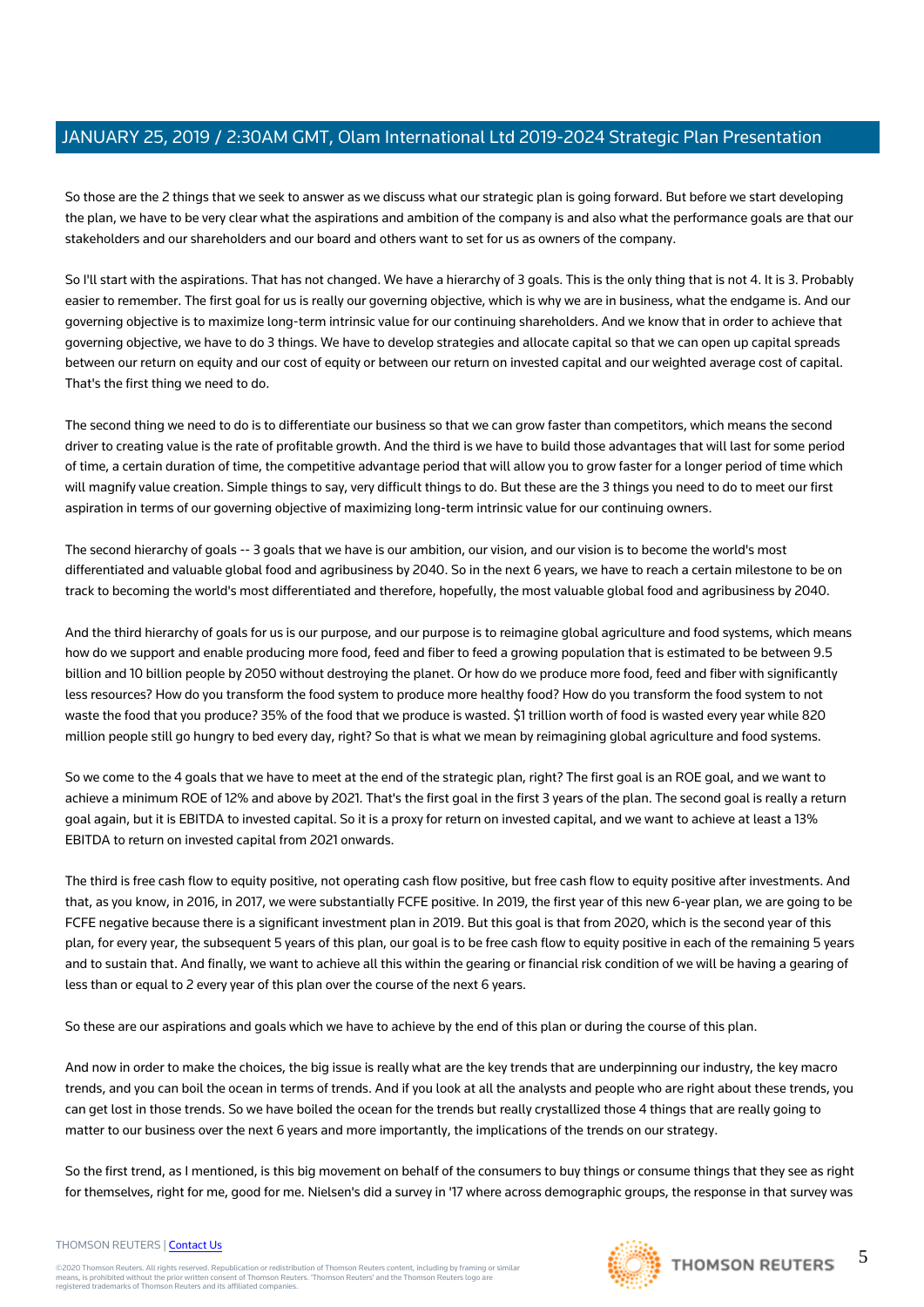90% of the respondents said that they believe if they eat well, they will live well. 70% of the respondents said that they make active dietary choices based on their concerns about preventing chronic diseases like high blood pressure or diabetes or other lifestyle nonchronic diseases, right? Last year, there were 23 billion images on the Internet on food and food recommendations, and that went up by 170% over the prior year. I don't know whether you or your partner has the habit of clicking every meal, every dish that is served. My wife does that. Irritates me, but she does that. And people want to show off what they eat and to say that they are avant garde, niche, trendy and they're eating the right kind of things and their followers want to eat that same stuff.

So these trends are, one, towards more healthy consumption, healthy food and higher nutritional value food. There are many personalized diet planning companies that have sprung up now, which is saying that the food that Shekhar eats because of his body type, high metabolic rate, low metabolic rate, his gut bacteria has to be different from the food that [Edwin] needs because he has got a different body type and different gut bacteria and different metabolic rates. So these guys are coming and saying, " Edwin , on Monday you should eat this and on Tuesday you should eat this. And since you don't have to go and buy all of this stuff from 100 different places, we will supply it to your doorstep, a week's worth of nutrition", right? That's how things are evolving.

They all want customization. They want quality over quantity, willing to pay a higher price for free range eggs or free range chicken or all the other kinds of natural, organic, green stuff that we see people wanting to consume. They want authenticity of those ingredients. They want to eat local. There's a slow eating movement, right? They want to eat everything that is natural and avoid everything that is artificial. There's a big predisposition to going natural. Organic is -- consumption is growing.

Many countries' regulatory policies are also influencing this. So governments are now coming up with policies on sugar-sweetened beverage tax. More than 17 countries, including Singapore, is now contemplating to introduce a sugar-sweetened beverage tax. Hungary has introduced the fatty foods tax. Japan has introduced the metabo law. So if you're fat or obese in Japan in certain provinces, you have to go for a compulsory dieting and exercise classes. Otherwise, you are taxed more, and the province where you live is also taxed more. So this is a huge, big trend, right? The smoothies market in the U.S. is now a \$15.8 billion market. It was nothing 5 years ago. So these are big changes that are happening in terms of consumers choosing to eat right-for-me kind of products, and this has a big implication for our business and our strategy.

The second is they also want to eat stuff which is right for the planet. Agriculture is the single largest contributor to environmental degradation. The World Economic Forum has just released its 14th edition of the Global Risks Report. And for the first time in the 14 editions, they have said that 3 of the top 5 risks -- they've identified 10 top risks and many other risks, but 10 risks, out of the 10, the top 5, 3 of the top 5 risks are environmental-related risks. And then they have a second category -- this is about likelihood -- the second category is about the severity of impact. And 4 out of the top 5 risks in terms of severity of impact is all environmental-related risks. We've already reached 4 out of the 9 planetary boundary conditions. So we do not operate today in a safe zone to produce the food that we consume, right? There is a collapse of ecosystem and biodiversity loss, the planetary boundaries that we cannot lose more than 10 species for every million species that we own every year. We lose about 1,000 species, 10x the planetary boundary today.

So just a week ago, the EAT-Lancet Commission, which consists of 37 scientists from 16 countries, scientists from different disciplines, including agriculture and including plant science, and climate scientists and all of them have come together to saying that the biggest thing or the biggest lever to optimize health and optimize sustainability of the environment is food. So wrong food choices and improper eating habits is a bigger driver to mortality and morbidity compared to unsafe sex, alcohol consumption, tobacco consumption and drug use combined. So eating is a lot bigger deal than any of the other vices we think is a bigger killer.

So this group of scientists have now come out with science-based targets, saying what is the right food to eat, good food to eat from a health and nutritional standpoint and which is sustainable in terms of how you can produce it without destroying the planet. If you are to feed 9.5 billion or 10 billion people by 2050, we will need 2x, 2.5x the planet that we have to be able to do it, or we have to reimagine and revolutionize food and farming systems so that we can produce that food with half the planet.

We believe like the 2 degrees call by the IPCC, global warming target, which was also a science-based target, scientists from all over the world working towards that target, this also will be adopted by national governments and the UN and everything else. And just like we have the UN Sustainable Development Goals and the Paris accord, at some point in time, governments and policymakers, national and

#### THOMSON REUTERS | [Contact Us](https://my.thomsonreuters.com/ContactUsNew)

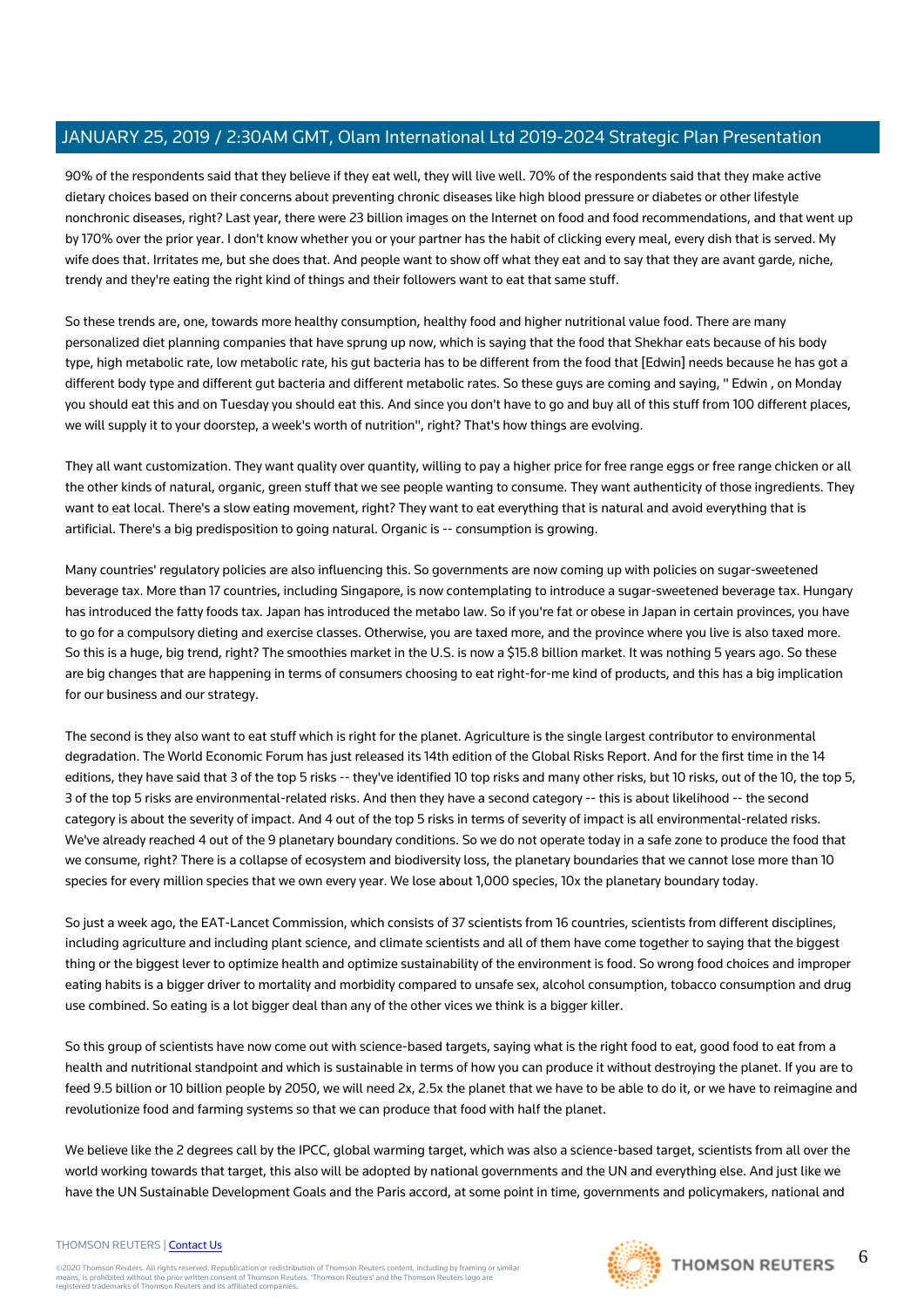international organizations will start adopting this first of its kind and first time science-based target for food.

So all of the environmental boundaries become very critical. That is why Olam footprints, what is the carbon emissions to produce 1 tonne of cocoa and supply it to our customers, or 1 tonne of coffee? What is the water intensity that we use to consume to deliver that coffee or cocoa? What is the waste footprint that we have? And now through our AtSource, we are offering 95 sustainability indicators to our customers for them to understand exactly the footprint of all the food, food ingredients, feed ingredients that we supply to them. Many of our customers are looking for assurance and certification of the supply chain, supply chain visibility, supply chain provenance, traceability. All of that is becoming a big deal. It's always being now asked by our customers, and they all want a sort of direct link to our producers.

The third big thing is how I live and consume, and that has dramatically changed. 27% of all the food choices made last year were through social media recommendations. So how we live and consume today is very different. People are not really going to shops. Out-of-home consumption, out-of-home eating, eating on the go, all these are big, new trends. And the way we live and consume our food, et cetera, is changing quite dramatically, and that has implications for how we should develop our strategy.

And finally, how it is produced is also dramatically changing. So in our plantations, for example, we have sensors, IoT sensors, on almond trees to monitor the moisture stress in the trees so that we can improve our water usage efficiencies by only irrigating that particular tree when it is required for the precise duration of time with the precise amount of water that it requires, and we have dramatically improved water usage efficiencies. We use long wingspan drones in our plantations to map the farms and the plantations to understand exactly where we need to intervene for a disease infestation or a nutritional deficiency issue. We've got handheld devices for our field officers visiting the plantations on a daily basis to take photographs and realtime for us to monitor the health of the crop. We have a lot of investments that we are making in automation of harvesting and automation of tapping, et cetera.

And finally, in the factories, we do the same thing, right? So we now got sensors in all our Tier 1 facilities. We have 200 manufacturing facilities. We have hundreds of thousands of motors running these facilities, and we've got now IoT sensors and these motors for predictable preventive maintenance. So life is changing in terms of how we produce as well, and all of these 4 trends put together has a very important impact on our business and our strategies and our business model.

So based on all of this, we have developed 4, again, 4 strategic priorities, 4 pathways. Our first pathway is to strengthen, streamline and focus our portfolio. And the first point that I want to make here is we are investing to grow our proven businesses where we already have significant differentiation and global leadership. The second is we want to de-prioritize some businesses which no longer fit in with our strategic priorities, and we want to redeploy and recycle that capital to the businesses that we want to remain with. So that is our first strategic pathway.

Our second strategic pathway is to improve margins in our business. As many of you know, the industry is faced with margin pressures because it has gone through a deep down cycle over the last 6 years. And because most businesses are not differentiated in the peer group, there is always a struggle for margins.

So we want to improve margins to 2 different groups. One of those groups in which we want to improve margins is improving our cost and capital efficiency, and that is one source. But there is the other source which is our third strategic pathway, which is can -- we want to offer more differentiated products and services and solutions to our customers, both our existing customers and our existing channels, but more importantly, new customers in new channels and segments. And we offer different kinds of differentiated services and offerings. I'll discuss that in some detail later, but this includes our AtSource solution, our risk management solutions, our value-added services, our ingredients push and the product innovation that we do.

And then the second is to get into new customer segments and channels that we are not present in, particularly a big push towards co-manufacturing to food service and to e-commerce. And the fourth and final strategic pathway is to explore investments in new engines for growth, feeding on the evolving consumer preferences that I alluded to in the trend slide and then seeing how we can partner with our customers, et cetera, to tap into the sweet spot of what does a consumer wanting, what we are good at delivering in terms of our capabilities and what is good for the planet. So looking at that intersection between what the consumer wants, what we are good at and

#### THOMSON REUTERS | [Contact Us](https://my.thomsonreuters.com/ContactUsNew)

©2020 Thomson Reuters. All rights reserved. Republication or redistribution of Thomson Reuters content, including by framing or similar<br>means, is prohibited without the prior written consent of Thomson Reuters. 'Thomson Re



7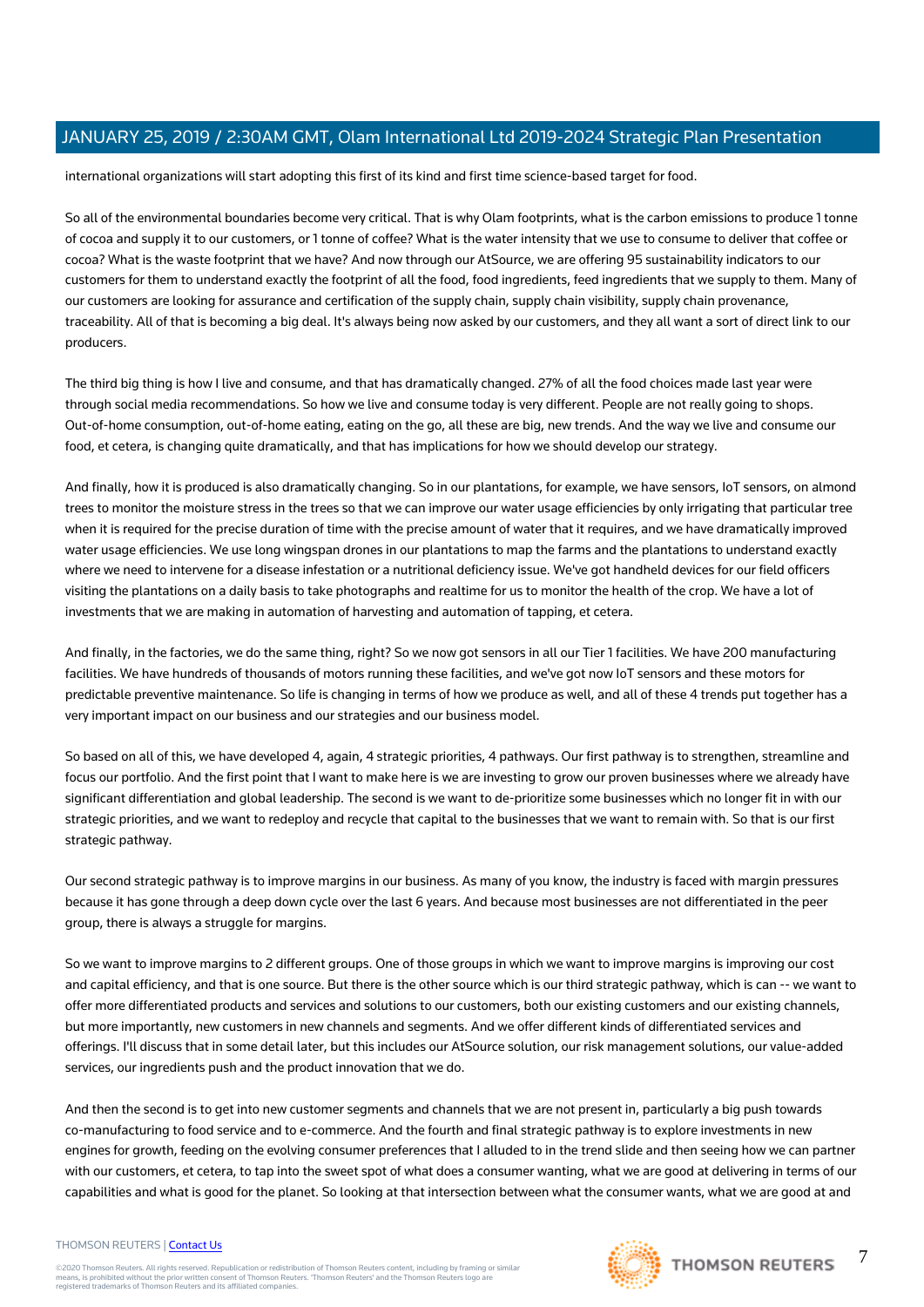what is good for the planet.

So those are the 4 key strategic pathways: first, to strengthen, streamline and focus our portfolio; second, to improve our margins; third, to offer differentiated products/services both in existing and new channels and segments; and finally, to explore investments in new engines for growth. So let's just look at each of these in a little bit more detail.

First point, which is strengthen, streamline and focus our portfolio. The first thing to take away is that we are going to be investing - sorry, the first thing is that we are going to be investing quite a bit in strengthening, streamlining and focusing our portfolio. We follow the usual practice that we have done in the past of how we are going to judge the portfolio that we have now and make those choices. So we took stakeholder inputs. We looked at our historical performance in each of these business units. We looked at the trends that I just described. We looked at the competitive landscape, and we looked at the new growth opportunities that these trends, et cetera, present.

And based on all of that, this is the first thing that we have decided now, that we will continue to invest in businesses where we have consistently performed, have market-leading positions, have a clear differentiation, it is in line with the key consumer trends and there is a significant potential for future growth. We have identified 12 business units out of the 16 that we have where we will focus total investment of US\$3.5 billion over the next 6 years to enhance our leadership position in these businesses. And out of this US\$3.5 billion, \$1 billion will be about maintenance CapEx and US\$2.5 billion will be new growth CapEx. And these are the 12 businesses that we have chosen to prioritize: the Edible Nuts business, the Grains and Animal Feed business, the Cocoa business, the Coffee business, the Cotton business, the Spices business, the Edible Oils business, the Africa infra and logistics business, the Dairy business, the Rice business, the Packaged Foods consumer business and one part of our Commodity Financial Services business. And we will discuss this a little bit more as we go forward.

The second thing that we are doing is to streamline our portfolio by deprioritizing 4 business units out of the 16 and then recycling and redeploying that capital to double down on the chosen businesses that we want to prioritize. We expect that this will release about \$1.6 billion of cash over the planned period for us to achieve that. However, it is very important for me to say that we will do this in an orderly fashion. We will do this in a responsible way. There is no gun on our head that we should do this today or tomorrow. We will do this through the course and horizon of this plan over the next 6 years. We will do it from a position of strength. There will be absolutely no question of any [fire sale] of these assets.

So when we look at the portfolio in terms of streaming and -- streamlining and strengthening the portfolio, we looked at different criteria. So we looked at how attractive this market is going forward in terms of growth rates, in terms of margin profile and in terms of where the profit pool is shifting in these businesses. So that is the first criteria. The second criteria that we looked at, what is our differentiation in these businesses. Do we have a real competitive edge advantage? So that is the second criteria that we looked at.

The third criteria we looked at is what has been the performance track record of this business and execution track record of this business. The fourth criteria that we looked at is, is this business got any control [over some] chokepoints? So for example, we own a lot of permanent water rights in Australia, which is a very scarce asset. That creates a chokepoint. Or you have land in some country which is extremely valuable and a scarce asset to grow your crops. That is a chokepoint. Our logistics assets can be a chokepoint. So that's the fourth thing that we look at.

The fifth thing that we look at is, is it consistent with the strengths that we talked about and in line with those strengths? And finally, we looked at, is it sustainable? From an environmental and social sustainability standpoint, is this business sustainable? So even if this business has performed but if it is not in line with the trends and it is going to give us a massive sustainability exposure, we are taking the hard call of exiting that business unit, right?

So that is about strengthening, streamlining and focusing our portfolio. And just to give a little bit more details, as you know, the remaining 12 businesses, we can spend the day discussing the business unit strategy, but we don't have that time. So I just wanted to talk about the heart and engine of each of the remaining 12 businesses, what are the heart and engine of the strategy.

As far the Edible Nuts business is concerned, the soul of the strategy is to maintain the current global leadership in that business and

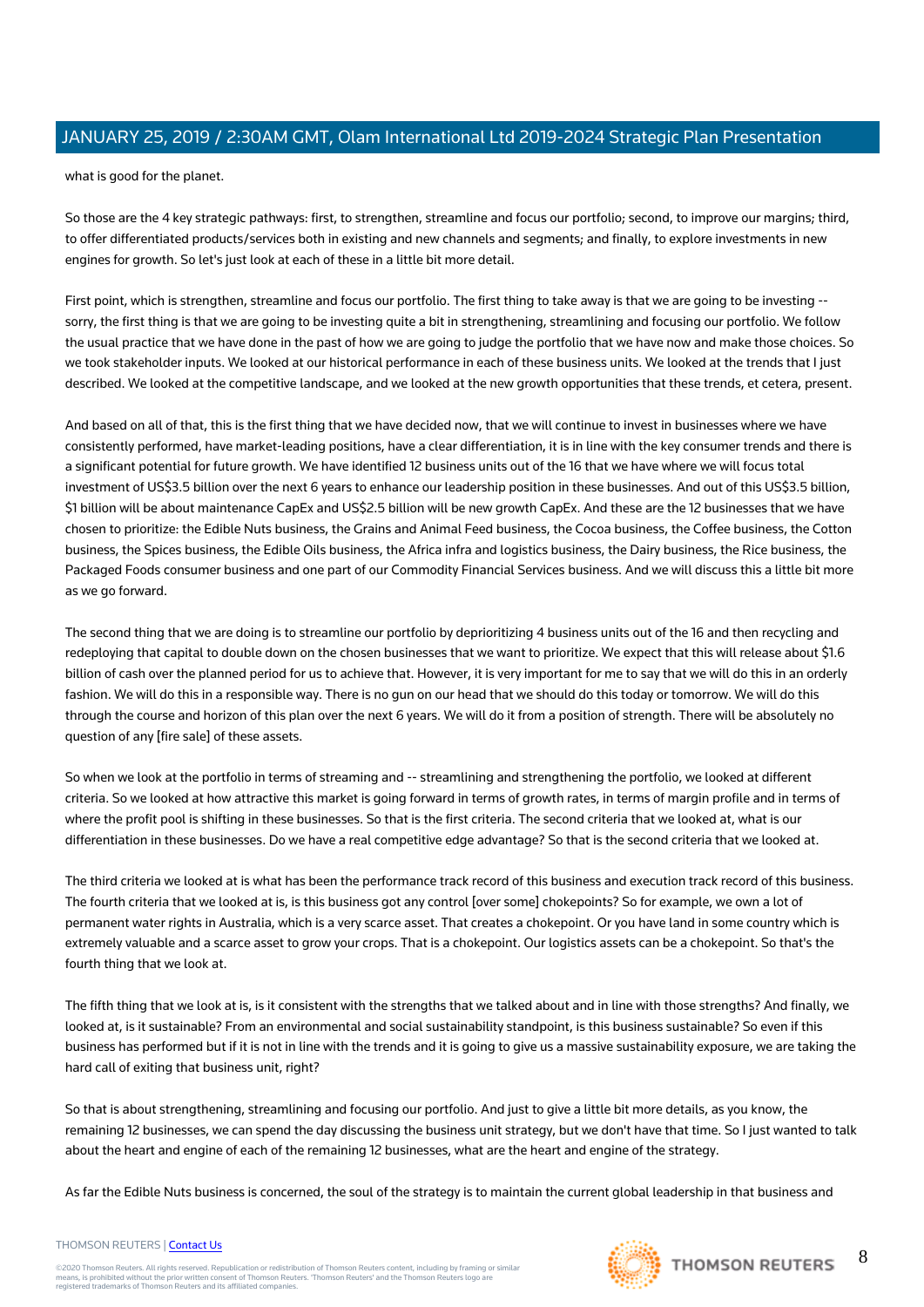expand our upstream footprint in almonds and pistachios and also expand our ingredients push and co-manufacturing business. So that is the heart of that strategy. In the Grains and Animal Feed business, it is to expand destination processing, for example, the wheat milling business and the animal feeds milling business in Africa, and to continue to build an asset-light global trading business, not asset-intense, no significant investments in port and elevation facilities.

As far as the Cocoa business is concerned, it is to continue to grow its business as the most integrated cocoa ingredient company, providing solutions and innovations to its customers worldwide. As far as Coffee is concerned, we want to maintain a global leadership position in the supply chain, and we want to double down on soluble coffee business going forward.

In the Cotton business, we want to maintain our global leadership in the supply chain business, but we also want to make a bigger portion, expand our integrated cotton ginning business and selective investments in farming in Brazil and in Australia where we're already doing that farming.

And in the Spices business, we want to expand our onion, garlic and tropical spices business where we are already the global leaders, and we also want to make a big push in midstream processing of these spices to create further value.

And when we look at the other businesses, Edible Oils, we want to increase our ease and cost efficiency in our plantation in Gabon and West Africa, and we want to focus on the Palm Oil business in Africa and invest selectively in the midstream and refining business primarily in Africa. The infra and logistics play is an Africa play, and we want to use the successful experience that we've had to make very targeted and select investments in other African markets, but in partnership with other shareholders. So we have many other shareholders in the business, including large infrastructure funds, Meridian, et cetera, who want us to now also move from Gabon to other African countries.

In the Dairy business, we want to expand our dairy farming operations in Russia, and we want to grow our midstream footprint to become a supplier of high-quality dairy ingredients.

In the Rice business, we want to expand our Asian origination, and we want the link and leverage our origination strengths in Asia with the demand from Africa, particularly in Africa through distribution of branded packaged rice.

In the Packaged Foods consumer business, we want to achieve leadership in the selected categories in the first 2 markets that we have entered this business in, which is Nigeria and Ghana, and then expand into adjacent neighboring markets by extending these categories into those markets.

And finally, the Commodity Financial Services business, we had 3 activities. We had a fundamental fund business and the plan was to make this a discretionary commodity fund. The second was we had a quantitative fund; and the third is we had a risk management solutions and services business. We have decided in this plan to close down the fundamental funds business, but we will continue with the focus on developing and deepening our quantitative strategies capability, and we will continue with the quantitative fund business, but all captive money, not third-party money, and we will extend the risk management solutions and services business to more embedded business for the products that we supply and, therefore, manage the risk of producers, consumers based on the risk profile.

So that is a brief strategy of the 12 businesses that are remaining.

The second strategic pathway is to improve margins, and we said one angle of improving margins is more capital and cost efficiency - capital productivity and cost efficiency. In terms of cost competitiveness, our plan is to take out \$200 million of costs over the course of this plan from different cost heads; whereas direct cost, 'whereas indirect costs, including factory overheads, plantation overheads, selling, general and administrative overheads, interest cost, all of that cost elements. We hope to take out about \$200 million of cost over the course of this plan. And then the second part of improving margins from a cost and efficiency side of things is to optimize the capital productivity, where we want to reduce our cash-to-cash cycle. So this is the last 2 years' trend line where in '15 -- '16 and '17, we have dramatically improved our cash-to-cash cycle, and therefore, our working capital productivity.

#### THOMSON REUTERS | [Contact Us](https://my.thomsonreuters.com/ContactUsNew)

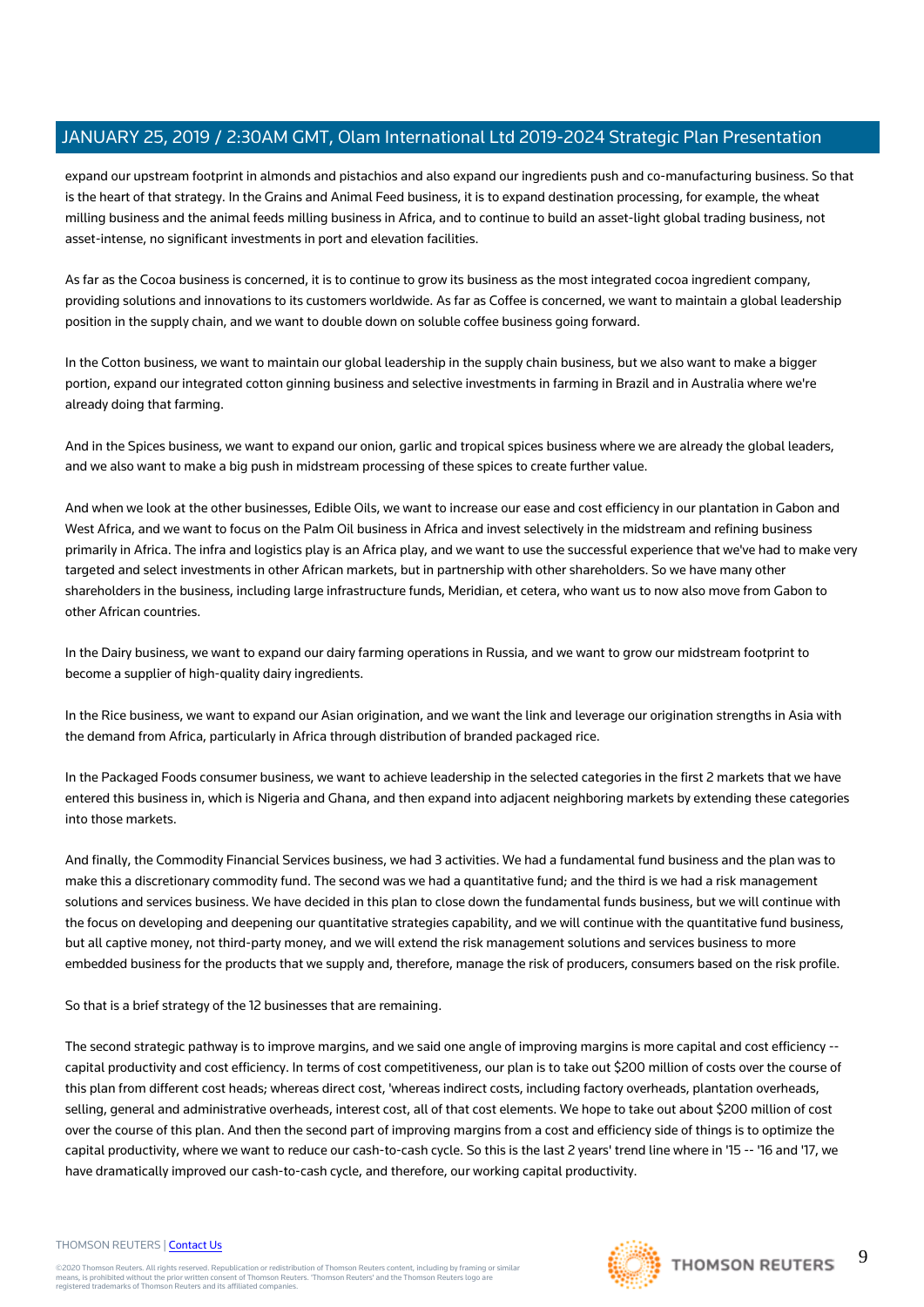The third and the very important piece of the strategic roadmap is how we are now doing more, offering more differentiated products services solutions to our existing customers, new customers and existing channels as well as new segments and channels. And here, we have many initiatives. Some of these initiatives already started a couple of years ago, and now, we want to take it to scale across the broad spread of our portfolio.

So the first is AtSource. We think that this is a game-changing innovation and solution. We launched it in April of last year in 4 products with 15 customers as the launched trial. That has been completed, and we are now extending it rapidly into new -- into our other products and with more customers. So this is -- AtSource is a digitally enabled solution that offers our customers sustainability indicators -- on 95 sustainability indicators across 12 sustainability areas. So when we supply, we'd tell them how much of greenhouse gas emissions were involved, how much water usage, how much waste emissions, who are the farmers from whom we bought, where are they located, all the information on social site, on environmental site to our customers. This has created a lot of excitement with the customers. They are now becoming passionate advocates of Olam. You can't ask for anything more beyond nurturing your customer relationships where your customer becomes your passionate advocate. They are not getting this from anybody else. Nobody else is offering this. This is the first of its kind. So we are very excited about how this can create more stickiness with our customers, increase our share of wallet with our customers and potentially give us some pricing power with our customers. So this is the first generation.

The second is risk management solutions, both to our producers from whom we buy, to the consumers who buy from us and to other state-owned enterprises, et cetera, in different countries who are suppliers of these various raw materials and ingredients, we want to offer customized risk management solutions and services. And that enhances the product that we supply to them. So just supplying cocoa, if you can supply along with cocoa a maximum guaranteed price contract, it is seen as extremely valuable by our customers. So that is the second innovation.

The third thing that we are doing in differentiated services is providing value-added services, which we've been doing for some time now, but we want to increase the scale and extent of the value-added services. This includes organic certification, it includes all of the kinds of verification and certification, Rainforest Alliance, Utz Certified, 4 C certified, all kinds of verifications and certifications, as well as offering them customized grades and qualities rather than just the standardized commodity contract quality, but customized grades and qualities that they require for a particular end customer or end consumer.

The fourth thing that we are doing in terms of value-added offerings and services is really making a big push into ingredients. And this will help us capture higher value by taking our processing capabilities further. And in cocoa, in edible nuts, in spices, in coffee, all of that, we are moving very heavily into the ingredients space. So that is the fourth value-added offering.

And the final value-added offering is in product innovation. And I just have a few quick examples, and for this, I might have to refer to my piece of paper because there are many of them, I'm not going to go through all of these stuff. But over the years, we have been innovating to meet the specific requirements of our customers who are being led by the consumers based on all the trends that I talked to you about. So for example, we now have developed a peanut butter [variegate]. We are the largest independent peanut butter manufacturers. We have now developed a peanut butter variegate that goes into the Peanut Butter Crunch Ice Cream of Häagen-Dazs. So that was an innovation that we developed. We have a peanut -- high oleic peanut paste variegate which goes into Kellogg's for their

Pop-Tarts, which we innovated the solution for them. We provide our cashew roasted granulates, which is again an innovation, and that is now going into the LÄRABARs of General Mills and the Nature Valley bars of General Mills. We offer the same thing to KIND, which is under a very large snack bar company, but this is an innovation that we have developed for them. Our hazelnut paste and roasted granulates is now being developed for companies like Storck, for Ritter, for Nestlé, for Mondelez.

In the Cocoa business, we have developed the first of its kind true dark fully natural black powder. The only way you can get black powder, you eat the Oreos, is you have to use an alkalizing agent to get that dark color. We have developed the first fully natural dark powder. That is an innovation that has come from our facilities. We are developing now a truly white cocoa butter, right, which we are developing for a select set of our customers, mainly through specialized refining and fractionation processes. We are making a big bet on plant sciences to understand the genealogy of the cocoa tree, to say how a particular cocoa tree from Sulawesi in Indonesia versus (inaudible) in Côte d'Ivoire will reflect in flavor characteristics that will therefore be useful for a Hershey's brand or somebody else, right?

#### THOMSON REUTERS | [Contact Us](https://my.thomsonreuters.com/ContactUsNew)

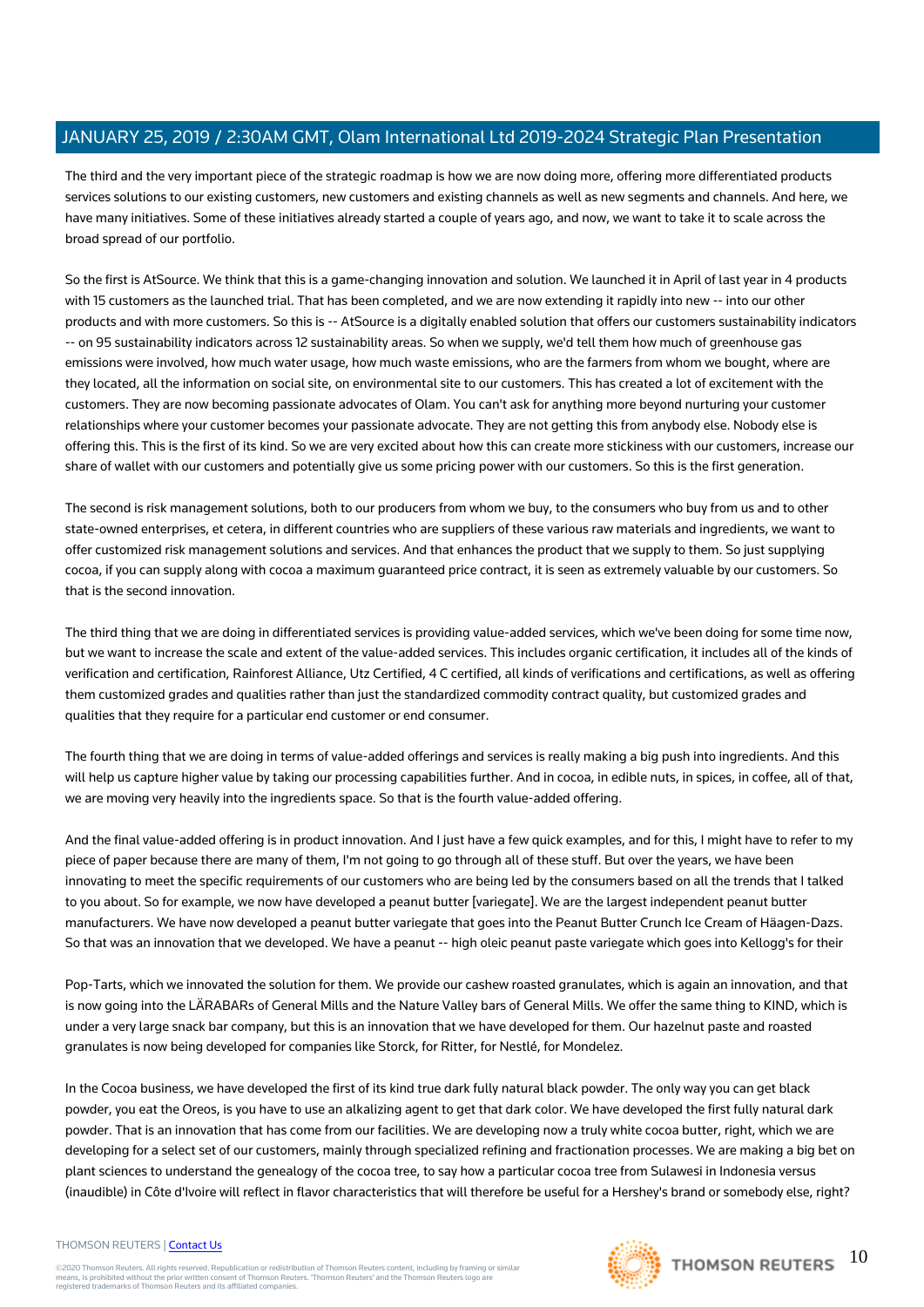We have developed a whole range of new soup line for Progresso, and I can go on and on, right? So there is a big push that we are making towards innovation that will allow us to produce all of this. And if you look at some of our customers, McCormick has now launched a pure herb and spices line made with no artificial colors, no artificial preservatives and no artificial flavors. They have gone into GMO labeling for their premium gourmet line, taking out GMO in the premium gourmet line, right? And Kellogg's, General Mills, Hershey's, all of these customers are really being now pulled by this new consumer preferences, and as they are looking pulled, they are looking to us to provide them the solutions.

So that is this piece of differentiated value-added solutions and services. And we also want to now generate new revenues, additional revenues from new customer segments and channels. And here, first is the co-manufacturing trend, where brand owners are outsourcing their manufacturing to people like us because they believe that, that is no more their core activity and they want to focus all the resource in brand building, and therefore, they're wanting to outsource their manufacturing to us. So many customers, many example of where we are taking that business.

Food service, \$1.3 trillion annual buying of food and food ingredients by the food service industry. We have, for example, a big share for supplying onions to McDonald's, some of our other businesses service Starbucks for customized products. But we feel that we have not even scratched the surface. There's a lot more that we can do in having specialized teams and skills brought to the company to tackle the food services market in a bigger way, not only the large examples that I've given you, but much of the smaller medium-sized food service companies.

And finally, e-commerce. So we are making a big push because, today, the basis of physical selling -- our cost to serve the small and medium customers is very high, and therefore, we ignore the small and medium customers. Now with having developed our digital engagement channels and portals, we are able to access the small and medium-sized customers with much lower cost-to-serve, and that will be a big source of growth for us going forward.

And then finally, we are exploring 2 investments and investigating 2 opportunities in terms of new engines for growth. And the first opportunity that we are looking at is really how do we meet the evolving needs of the consumer. We had talked about all these trends. So we are working in partnership with our customers, et cetera, to develop opportunities, which meets the -- or which is in the intersection of these 3 things. What is good -- what the consumer feels is good for them or right for them; what the planet needs, therefore, what is good for the planet; and what we are very good at as a company in terms of our sustainability edge. So that is one. Secondly, we are also taking additional steps to get closer to our suppliers and farmers by exploring the launch of a farmer services platform. We are running pilots at this point in time where we create a platform and a marketplace for our farmers and suppliers, for all agri-input partners, fertilizer companies, seed companies, agrochemical companies, micro-finance companies, crop insurance companies and our customers to come and link up in that ecosystem in this marketplace.

And so these are our 4 strategic pathways. To make this happen and to execute this plan, we need 4 enablers, again 4. So if you want to remember the 4 enablers, first is operational excellence, and I'll talk a little bit about that; second is sustainability; third is digital; and the fourth is leadership and talent. So what do we mean in terms of customer excellence, what -- in terms of operational excellence, what do we need to do?

First is for every profit center in Olam, every SBU in Olam, every BU in Olam, we will have 12 BUs left, we will have some 37 SBUs left, we'll have over 250 profit centers left. At the profit center level onwards, we will have 3, 4 metrics that really matter, and they will have digital dashboards on a periodic basis that shows how we are performing operationally against those metrics that matter, and then putting in place a continuous improvement engine to take out cost, improve efficiency, improve quality on a continuous basis. And finally, to get very different obsession with execution discipline. We don't want this plan to be a plan of promises. We want this plan to be a plan of outcomes and results. And the only way it can move from being a plan of promises to a plan of outcomes and results is to have operational excellence embedded in the company. So we're making a big, big emphasis on this one.

The second is putting sustainability at the heart of our business and I described to you why this is so important. It is not because it is just a hobby horse of us. It is because it is a dedicated link to creating long-term value. It is a clear competitive differentiator. It is one of the

#### THOMSON REUTERS | [Contact Us](https://my.thomsonreuters.com/ContactUsNew)

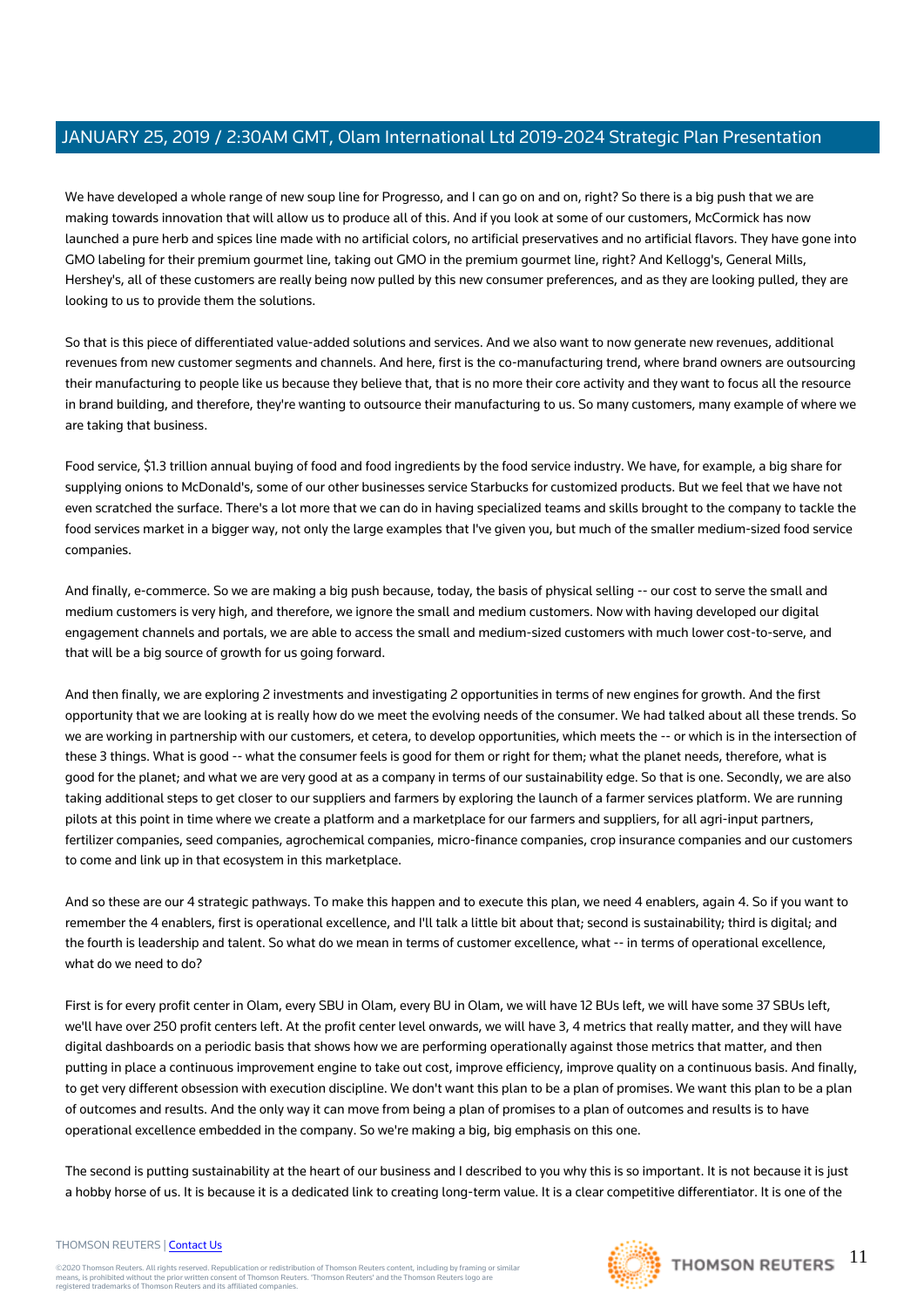important ways that we inspire our teams, and it also acts as a risk mitigator, right? So all of you know that our purpose as a company is to now reimagine global agriculture and food systems. There are 3 outcomes that we want to deliver, prosperous farmers and farming systems, thriving communities and regenerating the living world. In order to achieve those 3 outcomes, we focus on 10 material areas or focus areas. Those are the 10 that I relate in there. Some are social issues, some are environmental material areas. And if you implement on those 10 focus areas, you will potentially achieve the 3 outcomes. But we also are linking this to how we are impacting the UN SDGs. We believe that we have a role to play in impacting those UN Sustainable Development Goals. So this is a very aligned and comprehensive framework that looks at our purpose, planetary boundaries, UN SDGs, linking it up with the material areas and focus areas. And this directly plays into the 2 points that we have made there in terms of the consumer preferences, how this is so important for meeting the needs of the evolving consumer preferences and how, since the consumer wants it, our customer demands it; and since the customer demands it, it catalyzes the whole supply chain. And that is where we are. And we think we are uniquely positioned as (inaudible) to deliver on that.

The third enabler is digitalizing Olam. And over the last 2.5 years, we have run many, many pilots, some of them we have scaled up now to commercial models, and we are working in really 3 broad areas. One is what we call With The Farmer. So we are now doing 2 large-scale pilots in Indonesia on digital origination where the farmer has -- we have 5 apps where the farmer is using a smartphone to transact with us. The village lead has got an app. The warehouse keeper up-country has got an app. So there are 5 apps. That digital origination, again, in our industry, nobody has done it. So if we can scale this successfully, this could be a game changer. And then there is the Olam farmer information system, 4.7 million farmers, more than 250,000 farmers already on the system, where we know everything about what they are doing, where they are -- geo tagging them, where they are positioned, and therefore, it forms a very, very valuable database for us. On top of it, we provide all the traceability, Olam Traceability digital solution, our digital warehouse solution, our digital procurement solution. All of that helps us into the second bucket, the AtSource differentiator that I talked about giving supply chain prominence and everything else to our customers. That cannot be done without this back end. It relies on this back end to be able to deliver that to the customer. And we talked about e-commerce. We talked about how we are producing in terms of what innovations we have in our factories in terms of converting them to smart factories. We have talked about innovations we are applying on the farms, digital innovations that we are applying on the farms in terms of moving towards smart farms and also in terms of e-trade and finance, paperless documentation. So these are the 10 digital initiatives that we are piloting and scaling and now, making it commercial for us.

And the final enabler is really about our team. All of what I said so far is only possible if we focus on this. And our objective is to really inspire our teams. We want to first make sure we have satisfied employees, and we have to deliver 4 things, again 4 things, to have satisfied employees. We have to make sure that they have a fair, healthy work environment, safe work environment. We have to make sure that we train them and equip them with the skills and roles and capabilities required to do the job. We have to make sure that once you have trained them, they are allowed to do the job without too much bureaucratic interference. And finally, you have to reward them fairly. If you do all of these 4 things, you'll have satisfied employee. But the goal is moving the satisfied employee to an engaged employee. That's a whole different ballgame. In order to have an engaged employee, you are to deliver 4 more things. First, you have to give them autonomy. He has to feel that he's got some self-direction and control on his own. If he doesn't have autonomy, he's never going to be engaged. Second, you have to give them opportunities to master the skill. If he sees at the end of the year he's become a better risk manager, better trader, better farm manager, better factory manager, better HR manager, he will feel that he's maturing as a professional and he's mastering the skill. That will engage him. He has to feel that he's a part of an extraordinary and winning team. If he doesn't feel that he's part of a winning team, he is not going to be engaged. And finally, he has to believe that his role has some impact and relevance to the company. If he is a project lead and he submits a project before, you put it in your shelf and it gathers dust, he knows he's not relevant. So you have to do these 4 things to make him engaged.

Then the Holy Grail is how do we move from being engaged to really inspired. And for that, he has to find meaning and purpose in his work. And he has to be inspired by that meaning and purpose. And that is why we talk a lot about our purpose. And the big difference between satisfied employees' productivity versus an unengaged employees' productivity, satisfied employees, on an average, the studies show are -- productivity is about 70%, 77%. That's the range. Engaged employees, 125%, 150%. And inspired employees is 225%, 250%. Only 2% or 3% of the world's companies have inspired employees, and not many companies have got high engagement scores. A lot of companies have satisfied employees. But you want them to come to work on the balls of their feet. You want them to be fired up when they come to work. For that, you need to give them a cause, you need to tell them there's a problem that we're all trying to solve and could potentially change our sector, change the world, then they really want to come and work for you, particularly the Millennials. 57%

#### THOMSON REUTERS | [Contact Us](https://my.thomsonreuters.com/ContactUsNew)

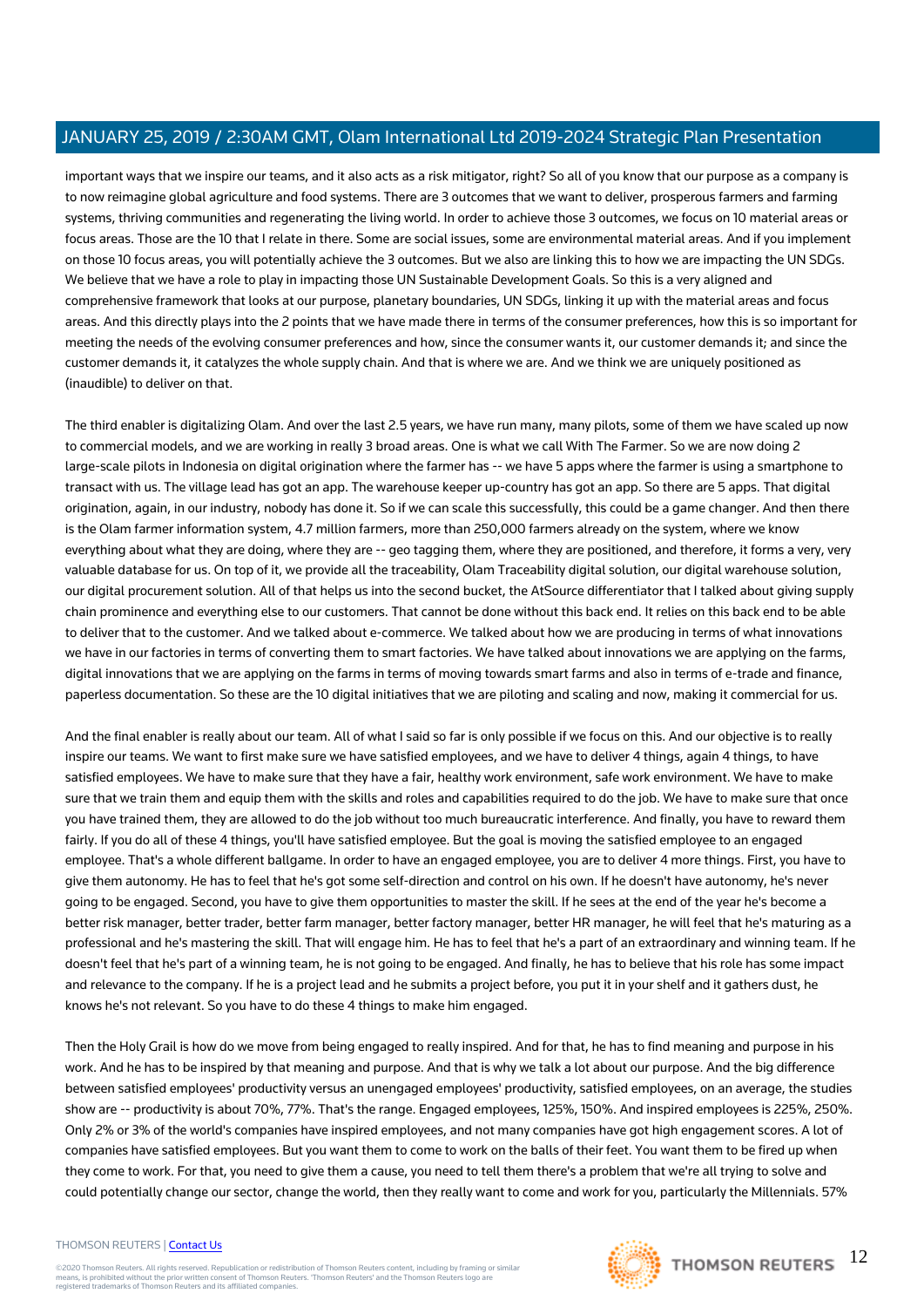of the world's population now are Millennials and Generation Z, another 19% is Generation X. So 77% of the world's population are looking for all of this stuff. All of us in this room fall into one of these categories. Okay?

The second is about founder's mentality. As we grace, grow and scale, we want to maintain our entrepreneurial spirit. What is different in Olam is that we are a bunch of entrepreneurs and we have an entrepreneurial spirit. But as you scale and grow, you want to professionalize your business and then there's a lot of bureaucratic mischief and you become a struggling incumbent or a struggling bureaucracy. We want to make sure that as we grow and scale, we are reliable and predictable, but we don't want to become a bureaucratic company or an incumbent company. We want to remain an insurgent company as long as we are alive. Amazon is a great example. Their headquarters is called Day 1, and they call themselves a day 1 company. Every day for them is day 1, they're just starting off. We want that mentality in Olam. So that's a second important thing for us in terms of reaching that.

And finally, re-imagineering. So we had this program this year when we launched our new purpose last year. This year, we followed up with inviting volunteers, not appointing them, inviting volunteers in the company to join this re-imagineering movement and come up with ideas to reimagine agriculture food systems. And more than 8,000 people participated in these workshops and understood it and all the stuff. We already received some 500 ideas and how they believe where they are working we could take some action or find a solution to re-imagineer it. It's created a lot of energy and excitement in the company. So that's the third part.

So we had these 4 trends, those trends informed our choice in terms of our 4 strategic priorities. And in order to implement those 4 strategic priorities, we have these 4 enablers. So if I were to give you a quiz now, this is the takeaway slide that you have to remember.

The next steps, so we have successfully completed our strategic planning exercise. And this strategic planning exercise, the results of that has been approved by the board. The board was deeply involved in this process. So this strategic planning exercise has now helped us answer the 2 questions that I started off with: Where to play and how to win. Which business units we want to be in, which business units we want to deprioritize; which strategic business units we want to be in, which strategic business or units we want to deprioritize; which profit centers we want to be in, which profit centers we want to deprioritize; which assets we want to keep, which assets we want to shed. Also, how to win. All of the pathways that I described to you here in terms of how to win, that is being done now.

We are now engaging financial advisers, we will appoint them in March to explore various options in terms of how we can reposition our portfolio to maximize value for our shareholders. So they're not going to do a strategic planning exercise. They know that this is what our portfolio and our risks, is there a coherent way of organizing this portfolio and repositioning this portfolio so that it is more easily understood by investors and analysts, and therefore, we can get a better reflection of the fair value of this business and how can we unlock the hidden value and illuminate the hidden value in this business. So the board and the company now appointed these financial advisers. They're expected to come into the work in the middle of March and expected to complete by the end of September, so the fourth quarter, somewhere around that time, we will have this second piece of the work completed as well.

And therefore, if we achieve this plan by 2024, we will have made a pivot and reimagined Olam and we will be a global food in agri business that delivers food, feed and fiber, along with innovative solutions and services to support our customers' growing need for sustainable and transparent supply chains with a clear focus on tomorrow's consumer preferences. This is what our point of arrival will be in terms of how Olam will be reimagined as we complete this plan and execute this plan.

So in summary, the last slide, offering tomorrow's products and services, reimagining Olam. These are the why we want to do this, led by our governing objective, our vision and our purpose. This is what our goals are. This is where to play. This is how to win and the enablers.

We are now happy take your questions. Hung Hoeng will be back here.

#### **Hung Hoeng Chow Olam International Limited - General Manager of IR**

Thank you, Sunny, for your presentation. I'm sure you have made us a little bit hungry now with all the mention about peanut butter, black powder chocolate and white powder chocolate -- dark powder, white -- dark powder cocoa and white powder cocoa. So I'm sure you have burning questions as well so let's start with the journalists amongst us. Yes, Reuters?

#### THOMSON REUTERS | [Contact Us](https://my.thomsonreuters.com/ContactUsNew)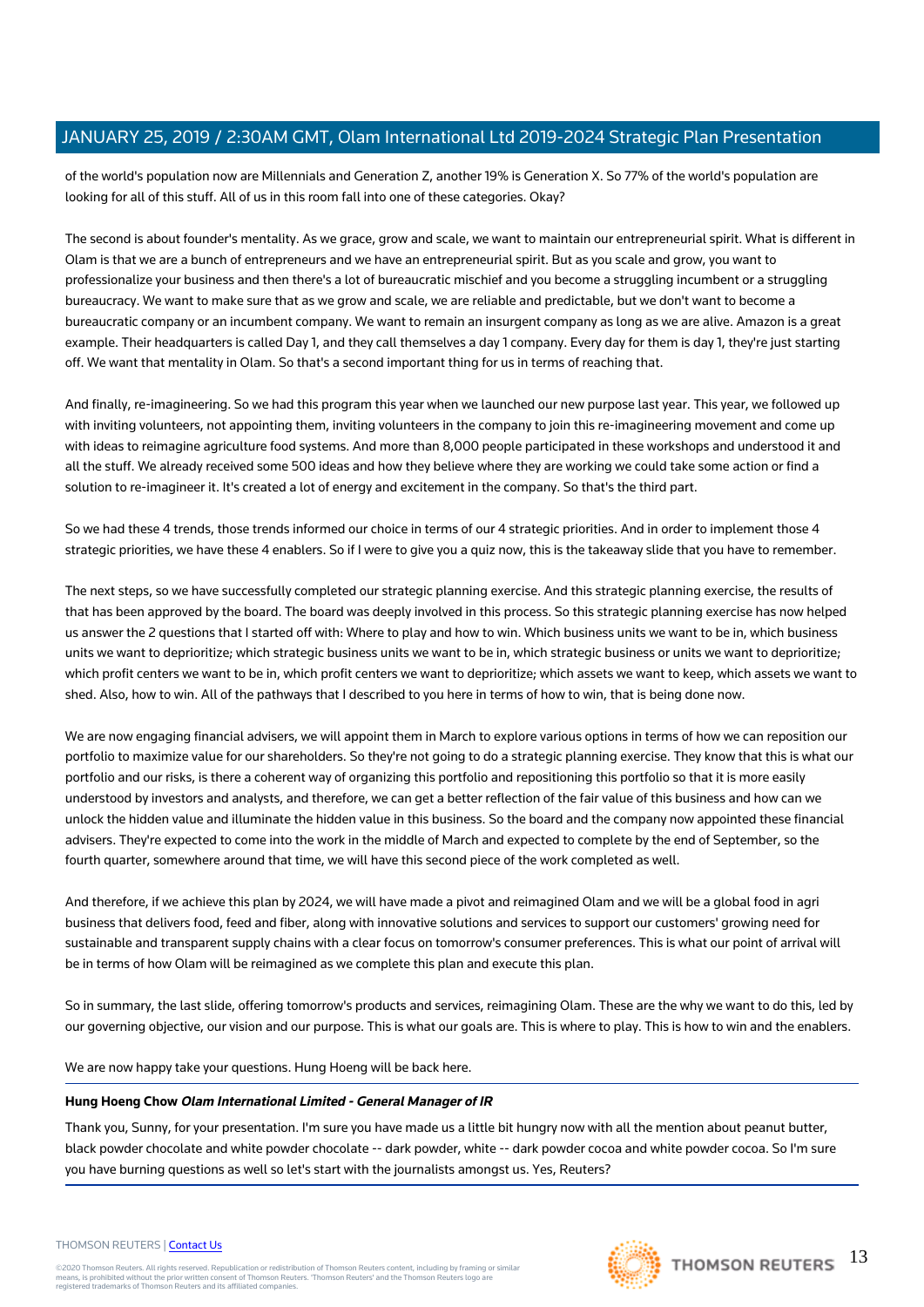## **QUESTIONS AND ANSWERS**

#### **Aradhana Aravindan**

Aradhana from Reuters. First, 2 clarifications. The businesses that you're looking to divest in Sugar, Rubber, Wood Products and Fertilizers, is the plan to eventually exit these businesses or just sell them down? Then the second question is basically you've elaborated on the broader considerations when you have decided which you want to deprioritize. Perhaps you can take us through specific considerations when you've decided on, say, divesting Sugar or divesting Rubber. And the third one is the financial goals that you've set yourself. Are these completely new goals? Or are they tweaks to previous ones that you might have set yourself?

#### **Sunny George Verghese Olam International Limited - Co-Founder, Group CEO & Executive Director**

Okay, I hope I remember all your 3 questions. But the first question, what is the first question?

#### **Hung Hoeng Chow Olam International Limited - General Manager of IR**

Partially sell-down, deprioritizing or exit criteria.

#### **Sunny George Verghese Olam International Limited - Co-Founder, Group CEO & Executive Director**

Yes, so the first question was whether we are going to be exiting them fully or exiting them partially. So the 4 business units that had been identified, over the course of this plan, we will exit those businesses fully. But the pathway to exiting those businesses might be through different sequence of steps. It could be partial sell down first before the full exit. And this is, as I said, going to be done in an orderly way and not a fire sale. And we will take our time about it and we will choose the right time to partially sell down and fully exit. But the objective would be, by the end of this plan, in the next 6 years, we would consider a full exit of these 4 business units. The second question was you wanted to take these 4 business units and give you some idea of what informed our judgment about those businesses while we had those 6 criteria. So let's just take the Sugar business. So we believe, based from the EAT--Lancet report as well that has now come out but we are all aware of this from long ago, we see long-term structural decline in sugar consumption. The EAT--Lancet report says global sugar consumption has to come down by at least 50% from where it is today. So one, it is not in line with the sustainability principle that we are talking about. Two, from a market attractiveness point of view, if this is the scenario, we feel it'll be structurally less attractive. So attractiveness, sustainability would be 2 considerations there. Some of our assets in the sugar business have done extremely well. Some of our assets have not done that well. So it does not matter only about whether they perform or underperform, all these other criteria are also involved in making that call. In the Wood business, again, there is boundary conditions now that the planetary boundaries and others are coming up with, which says that preserving these ecosystems is extremely important for the environmental risk that we all face. So it is a very niche, very profitable valuable business for us, but long run structurally, that doesn't make as much sense now based on our new strategic priorities, the evolving consumer preferences and the sustainability issues that I just mentioned. So each of these we have done on that basis. The Fertilizer business, we feel we are not fertilizer manufacturing company. We were not even then. So we only did that project because we had a strategic partner at that time, which was Tata Chemicals Limited. For various strategy reorientation the Tata Chemicals had, they have decided to exit that business. We haven't as yet successfully found a new strategic investor in that business. We are making now further progress in that regard. So we are seeing, in the long run, that is not a business where we want to put more capital into, and therefore, would like to eventually exit that business. And again, that might happen in a sequential step of first, partial sell down before a full exit. Yes?

#### **Hung Hoeng Chow Olam International Limited - General Manager of IR**

Can you please take the mic from my colleague.

#### **Anita Gabriel**

Anita Gabriel from The Business Times. Just a follow-up to that question. I know you don't want to be pinned down to a timeline with regards to the divestment of the 4 business units you were talking about, but what would be ideal, when prices of this agri-products on the up and up? And if that were the case, at which point of the 6-year plan do you expect to arrive at that?

#### **Sunny George Verghese Olam International Limited - Co-Founder, Group CEO & Executive Director**

So each business unit has very -- has different component parts. So in the Sugar business that we are exiting, we have a sugar trading business. That is easier to close down, shut down. We have already done that. There will be ongoing contracts, et cetera, that we are to wind down. So depending on what the SBU and the related as it is, some of the assets, it might be in industry down cycle, we might have

#### THOMSON REUTERS | [Contact Us](https://my.thomsonreuters.com/ContactUsNew)

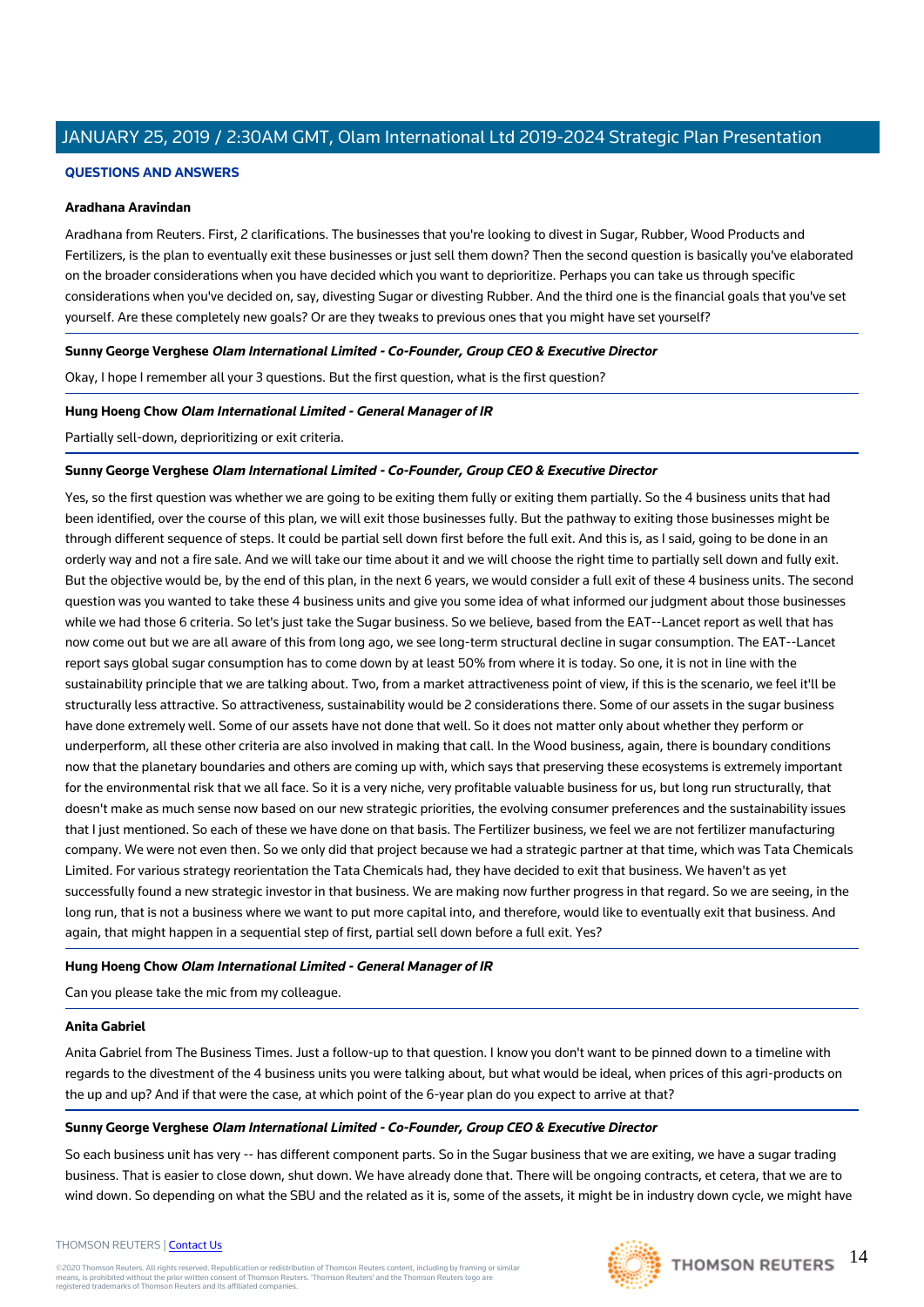to wait, but that is only one consideration, not the most important consideration. But it will be, things like whether we've got the right partner that we want to sell to. So if we want to exit our Wood business, we don't want to sell it to somebody who's going to take it and plunder it. We can say no, it's not in our ownership anymore so we have no responsibility. But we would like to -- it to go into the hands of somebody who's going to provide effective stewardship for that business. Some of our existing employees might go along with the business. We want them to find a home where the new owners are responsible stewards. So there will be many considerations which is why we don't want to say that this will happen when. I don't see much of the major divestments happening in the next 12 months, for example. But there will be pieces of the business, like the trading businesses, which are easy to wind down. If that business has a trading company, that is easier to wind down. But the assets, et cetera, we do not want any fire sale of these assets. We want to do it in a responsible way as I just described. We want to do it in an orderly way and a balanced way.

#### **Hung Hoeng Chow Olam International Limited - General Manager of IR**

Why don't we give the...

#### **Ranjeetha Pakiam**

Ranjeetha here from Bloomberg News. Can I just check, how do you plan to raise the money to fund the \$3.5 billion in -- of investments that you -- you shall go to Temasek or is it through capital markets? And is Temasek driving all these changes?

#### **Sunny George Verghese Olam International Limited - Co-Founder, Group CEO & Executive Director**

Okay, so 2 separate questions. One is, how are we going to fund the \$3.5 billion estimated planned CapEx investments. So first, we are going to release cash from the businesses that we are exiting. That will, over the course of this plan, generate \$1.6 billion of cash. If you are going to invest \$3.5 billion in fixed assets, even if you take a conservative gearing of 50-50, 50 equity, 50 debt, we currently operate on 40 equity and 60 debt, but for calculation purposes, we will use 50-50, a more conservative gearing, you need \$1.75 billion of equity, right? So we will have enough cash released from the exiting BUs. Then over the 6 years, I hope we'll be extremely profitable. They'll be a lot of cash that are generated and internal accruals after we pay our dividends, et cetera, that will be available. So this plan that we have presented to you today does not require any fresh capital raising or equity raising, whether it's from Temasek or any other shareholder of us. So that's the first part of your question. Second is, is Temasek driving this strategy? No. Right? Temasek is a very important shareholder of Olam. Mitsubishi is a very important shareholder of Olam. As is Olam style, we engage deeply with our shareholders. Not just Temasek and Mitsubishi but the family shareholders, the Kewalram Chanrai Group, Orbis and all other the shareholders. We regularly meet our shareholders. We always look for what their issues and concerns are, what they want the business to do, what their expectations are. And when I told you how we are developing the strategy, I said one piece is stakeholder inputs, we do detailed surveys of our shareholders, what they want, et cetera. But there is the notion that one particular shareholder is driving the strategy, et cetera, is not true. And in any event, the board takes the final call on the strategy. We can take all the inputs from our shareholders, et cetera, and provide that as a backdrop that this is our shareholder are thinking, this is what our shareholder inputs are, the board can accept or reject it. The board has to take into account the interest of all shareholders and the long-term future value creation for the company. That is what the board will focus on. So I think we have followed a very robust process but this is not a special process or a new process. Every 3 years, we refresh our strategic plan. There's a regular cadence to it, and this is -- the last strategic plan ended in 2018, last year, through the course of the year, then we've had our quarterly

results briefings, you all asked us every briefing about what does that mean to your strategic plan, what are the conclusions of your strategic plan. Here are the conclusion to the strategic plan. So it is not triggered or initiated by one particular shareholder.

#### **Hung Hoeng Chow Olam International Limited - General Manager of IR**

Next question?

#### **Aradhana Aravindan**

Another follow up, I just wondered how you've envisioned redistributing some of the resources that will come up when you -- for example, when you shut your sugar trading desk, do you envision moving them to some other desks, the resources that you unlock from it?

#### THOMSON REUTERS | [Contact Us](https://my.thomsonreuters.com/ContactUsNew)

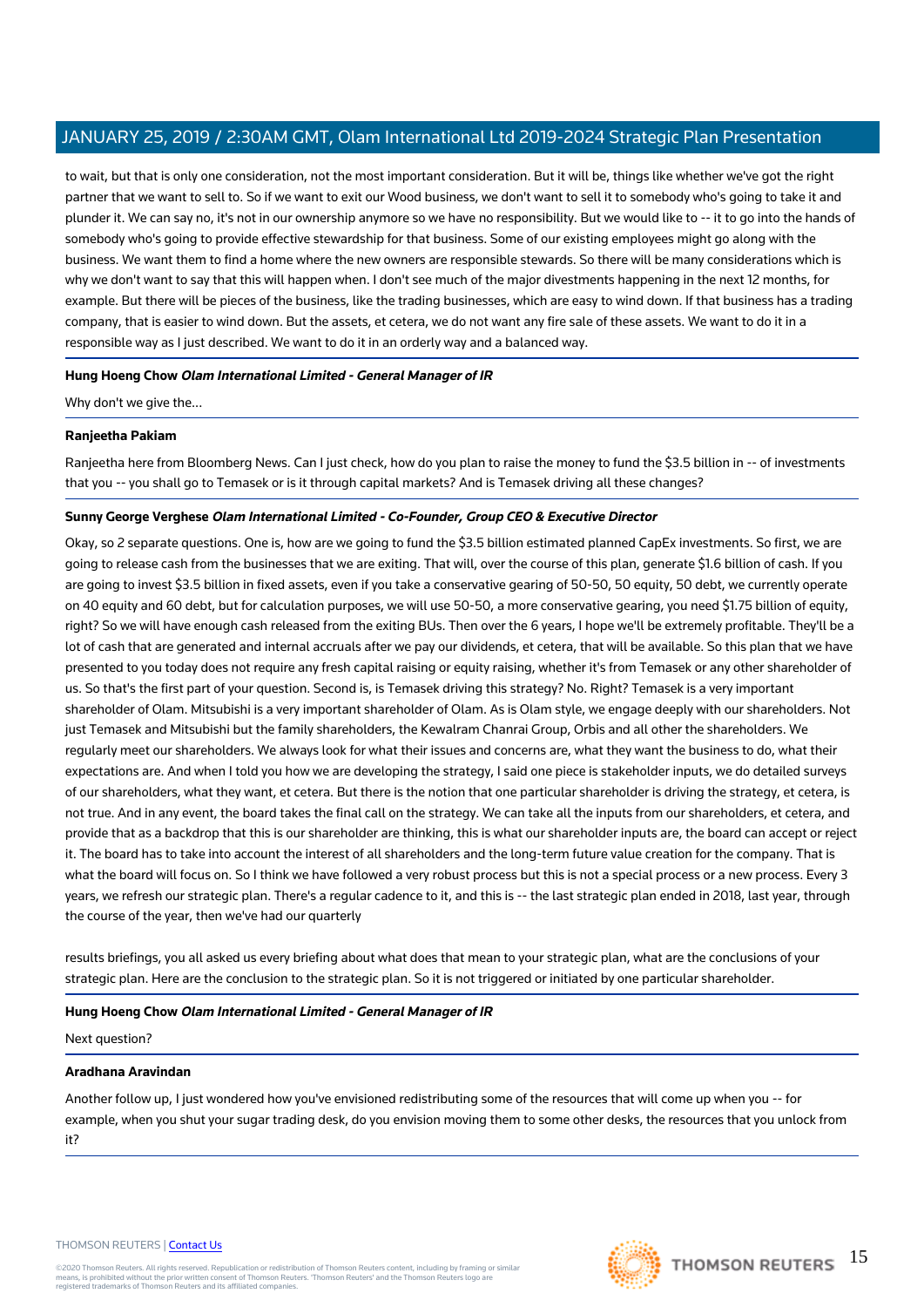#### **Sunny George Verghese Olam International Limited - Co-Founder, Group CEO & Executive Director**

Yes, so whenever those skills are very relevant for Olam today and relevant for the strategy, we don't want to lose those people and we'll redeploy them. And that has happened on the sugar side, that has happened in the fundamental side -- fundamental fund side. We have 16 people in the fundamental fund side. I think 14 of them have been redeployed to various desk because they bring some very valuable insight, skills and experience. But if they have very specialist skills that we cannot utilize now with the exit of that business or that strategic business unit or the profit center, then we find the most responsible way of helping with them with outplacement so that they can find new careers with our help. So that is how we do it.

#### **Anita Gabriel**

Just a point, the analyst coverage for your stock is pretty low and you mentioned hiring financial advisers to maybe rearrange your diversified portfolio or something. I was wondering if this -- what this would involve? Would it involve perhaps spinning off assets? Or could you give us a little bit more details on what you're looking at to raise your appeal to the investing fraternity?

#### **Sunny George Verghese Olam International Limited - Co-Founder, Group CEO & Executive Director**

So the first part of your question, the fact that you stated that we have very low liquidity in our share -- analyst coverage, you said analyst coverage. So a few years ago, we had more than 25 analysts covering the stock. We had a 49% free float, and there was a lot of average daily trading volume and liquidity in our stock. So all the brokerages and analysts who were covering our stock knew that if they put research report, they will get business where they're from because people will be interested in buying our stock and selling our stock. But after the VGO in 2014 and Mitsubishi coming into our stock in 2015, which was all deliberate actions on our side to restructure our shareholder base, to have more long-term patient shareholders with longer holding periods, our liquidity has naturally come down. It is not unexpected, it has come down. As a result, we now have very little liquidity in our shares -- trading of our shares. The major shareholders control a large chunk of our shares. So there is limited free float and limited liquidity. So you're now asking me the second question that the next part of the exercise of bringing in financial advisers to advise the company on how we can reposition the company or reorganize the company to create value or unlock the hidden value that there is in the business, that we cannot prejudge today. If I could, then I don't need the bankers to come in and do all the stuff. So we are asking them to take an outside-in look based on our strategic plan. Now that the strategic plan has been crystallized, we know which business units we want be in, SBUs we want to be in, profit centers we want to be in, which assets we want to retain and what want to shed over this planned period, they will come and take a look and say, if you make this reorganization and put these businesses together, it'll be a more coherent organization. The analysts will be able to better model the prospects of that combination, therefore, you will attract a different kind and the right kind of investors for that business, and therefore, it can eliminate value, right? So for example, 1 of the top 12 majors that I talked about as our peer group, Barry Callebaut, today trades at close to 4x book. Olam is trading at 1.1, 1.2x book. The industry is trading at a median of 1x book, and they are trading at a much higher P/E, much higher EV to EBITDA multiples, that is because they have one business and people are able to understand the business easier, model the prospects of the business easier. So even if you don't improve your operating performance, there's a lot of value that's getting lost because of the way we are organized now and the way that value is seen by investors and analysts. So without prejudging what the financial advisers will recommend, the objective and the mandate to the financial advisers is, take the finalized and approved strategic plan and advise us on how we can reorganize our business into logical combinations that would best eliminate value of the business.

#### **Anita Gabriel**

So in other words, you'd be open to perhaps spinning off the assets in 2 and relisting them separately, that is your...

#### **Sunny George Verghese Olam International Limited - Co-Founder, Group CEO & Executive Director**

I cannot be open to a specific idea, but I am open to all ideas. I can't say specifically I'm open to only one idea, but I'm open to all ideas, and that's the role of the financial advisers. And obviously, the board will then make that call. They might reject the financial adviser's recommendation, they might accept it, depending on how compelling and convincing that advice is, because all we will be looking at is the costs and benefits of following that advice. And if the benefits far outweigh the costs of following that advice, we'll embrace it. But we are very excited about that exercise. We have done all the hard yards of making the choices of where to play and how to win. Now we will leave it to the financial advisers to earn their fees.

#### THOMSON REUTERS | [Contact Us](https://my.thomsonreuters.com/ContactUsNew)

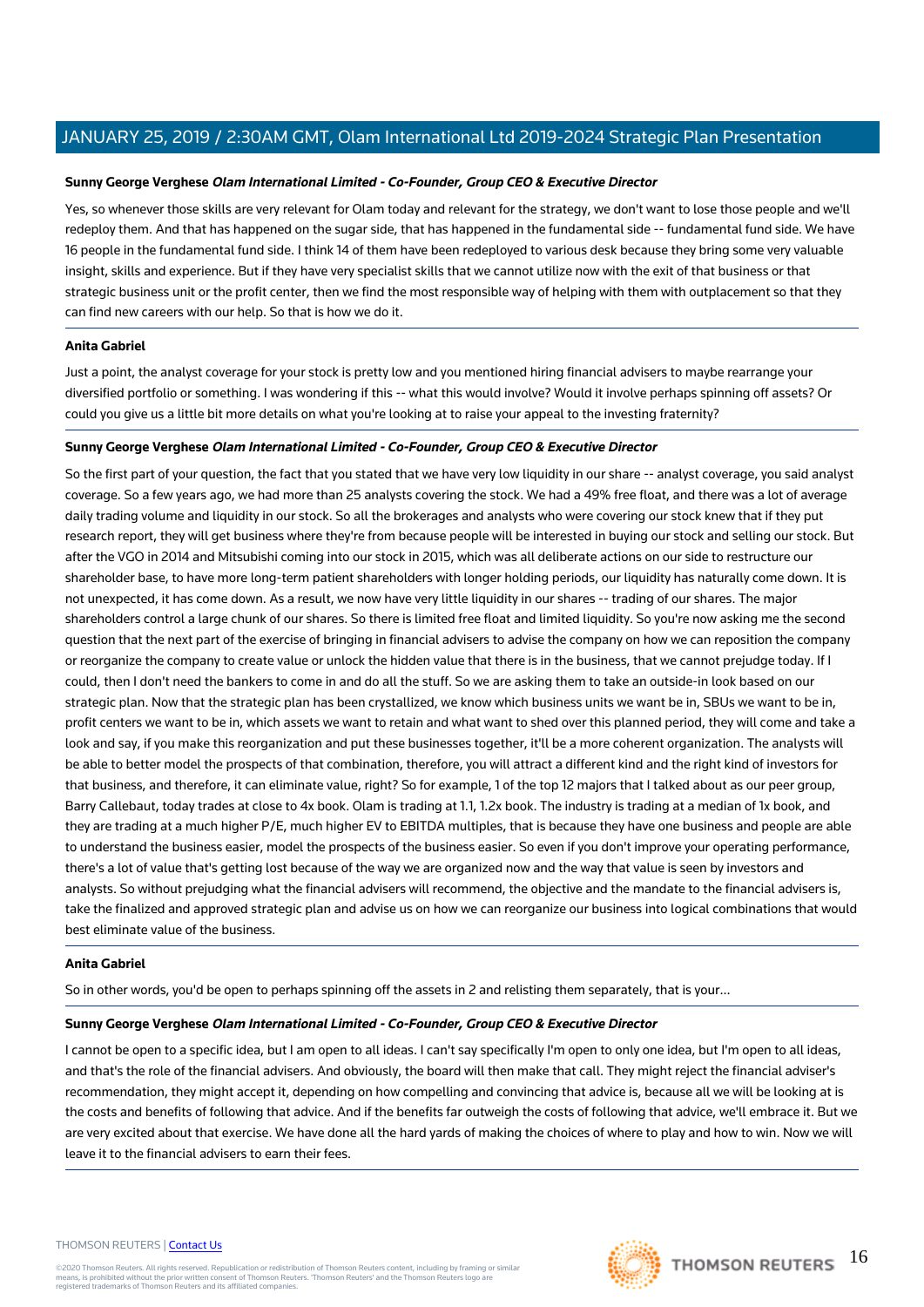#### **Unidentified Participant**

Can you give us more details...

#### **Hung Hoeng Chow Olam International Limited - General Manager of IR**

Can you take the microphone, please?

#### **Unidentified Participant**

More details on the wheat milling business expansion planned in West Africa?

#### **Sunny George Verghese Olam International Limited - Co-Founder, Group CEO & Executive Director**

So currently, we have wheat milling investments in Nigeria. We are the second largest wheat milling company today in Nigeria. We have wheat milling investments in Ghana. We have wheat milling investments in Senegal, and we have wheat milling investments in Cameroon. In Ghana, Senegal and Cameroon, all those investments were done in a greenfield organic business. In Nigeria, we made 2 acquisitions. The first acquisition we made was acquiring CFM. At that time, CFM had capacity utilization or utilization rates of 40%. We now have 94% utilization rates in that note. They had extraction rates of 73%, 74%. We have now 79.95% yield and extraction rates. So while most of the industry, with a median utilization rate of 42% and a median extraction rate of 74% -- 74.5%, have a very different margin structure than what we have in terms of margins. And then to add to that advantage, which is coming from deep technical expertise and milling expertise, we have some of the world's best wheat millers with us and engineers with us, that is what is giving us this advantage. On top of that, because we are also grain trading company, our ability to source compared to the non-trader processors in Nigeria who are not grain traders, our origination strength and our risk management strength gives us an additional advantage. Third, because we are present in origins like Russia where we source wheat, most of the wheat millers in Africa, (inaudible) and Nigeria source U.S. hard red winter wheat. The Russian wheat is much cheaper. And because we control the origination, we can source the quality of wheat from Russia. That will not compromise the bread flour characteristics, for example, but at a cheaper price. That gives us an advantage. When you bring all of these together, it's a powerful capability for data. So we have a winning business model, a very differentiated business model. So we want to double down on that. I cannot today be specific in which country and how much we'll invest in this nation processing, but this will be one of the priorities for us.

#### **Hung Hoeng Chow Olam International Limited - General Manager of IR**

Thank you. Let's pause for a moment and take some questions from the webcast. The previous questions lead into this next question. How do you plan to allocate the US\$2.5 billion across 12 platforms; the kind of products, businesses that you see yourself best positioned in.

#### **Sunny George Verghese Olam International Limited - Co-Founder, Group CEO & Executive Director**

Yes. So the first response of the question is, we are not going to democratically allocate capital to the 12 remaining chosen businesses. right? These businesses will be receiving capital or allocated capital differentially based on where we see the best value that we can get. So while I cannot be specific about our detailed plans, I can tell you that business is like Edible Nuts, businesses like the Grains and Animal Feeds business, businesses like Cocoa, Coffee, Spices, Cotton, these are all examples of businesses that will get a disproportionate allocation of our capital because we have built very read differentiated positions, global market-leading positions, and we have clear winnability in these businesses.

#### **Hung Hoeng Chow Olam International Limited - General Manager of IR**

Are there more questions? Yes, please. Can you have -- can you bring in the mic? Thank you.

#### **Unidentified Analyst**

Sunny from SMBC. I wanted to check up, on one side, you mentioned that you will be making new investments into areas. On the other side, you have so financial goals, such as profitability, because in the past, we have seen that once you make some new investments, there are gestation period of the project and that brings profitability down. How do you manage these 2?

#### THOMSON REUTERS | [Contact Us](https://my.thomsonreuters.com/ContactUsNew)

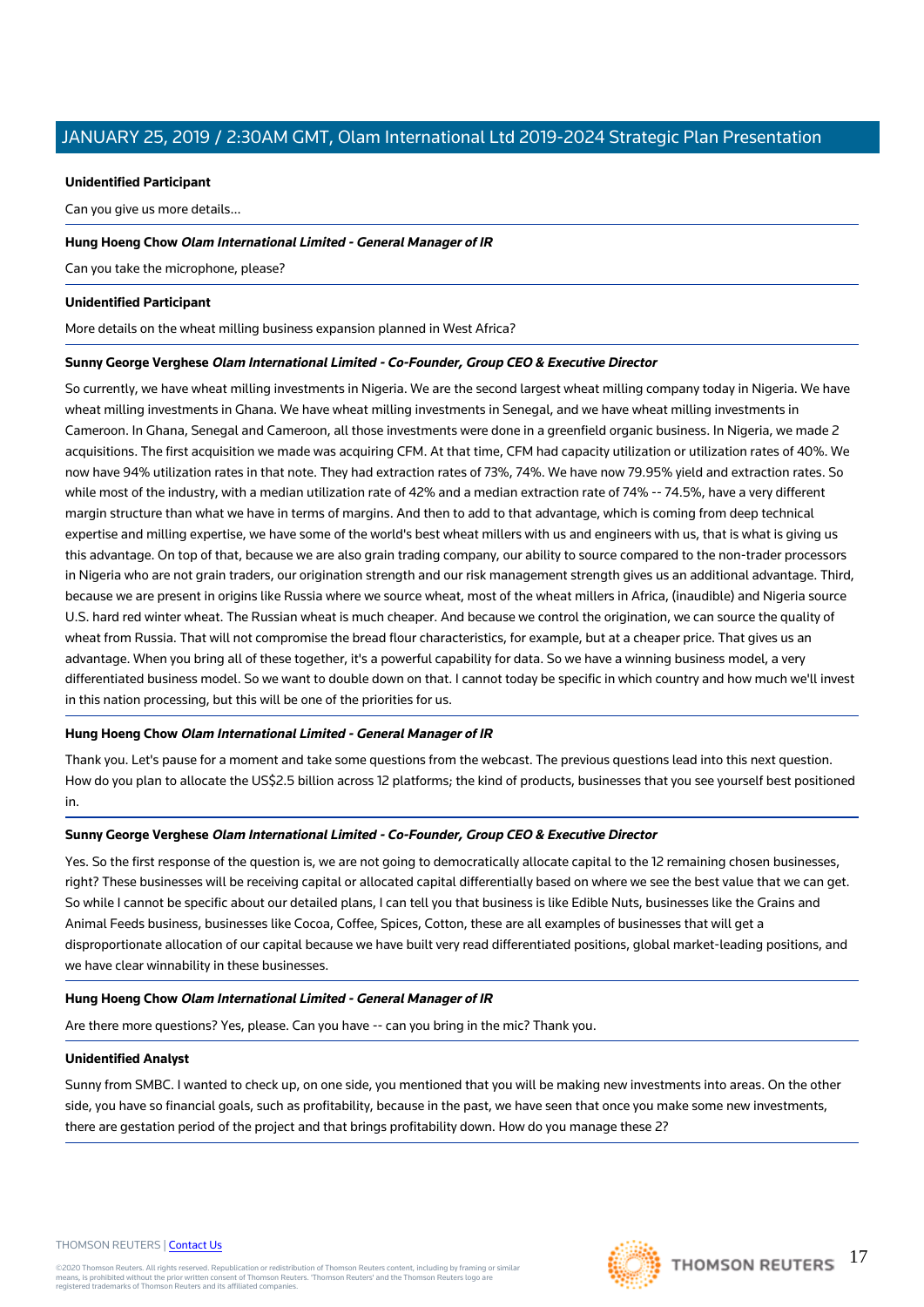#### **Sunny George Verghese Olam International Limited - Co-Founder, Group CEO & Executive Director**

You would always get that balance right. So in terms of the 2 new opportunities that we talked about, they're still in the exploratory phase, an investigation phase. We will only make a commitment once we are already clear that, that will not skew the portfolio in terms of gestation. The investments that we're looking at are not going to be the gestating kinds of long-lived plantation investments or long-lived large manufacturing investments. So these are businesses that we have identified, which will not have that kind of gestating profile or capital intensity that you are alluding to. But eventually, we'll have to get the right balance between growth and cash flow. If you only focus on cash flow, you sacrifice all future growth. It might be great for an exiting CEO and exiting shareholder. But if you're going to be a continuing shareholder, and probably a CEO for some more years or whatever time it is, then you want to take the right decisions that will balance the two. So what we have now developed as a portfolio, the board and the management team have been very focused on making sure we have the right balance. And that is why we are committing that from year 2 onwards, we will be free cash flow positive to equity after capital investments for every year over the next 5 years of this plan. That shows a better balance between growth and cash flow. Yes?

#### **Hung Hoeng Chow Olam International Limited - General Manager of IR**

Can someone bring the microphone to this gentleman?

#### **Unidentified Analyst**

[Andrea] from CBA. I wanted to -- interested to understand what macroeconomic factors or macroeconomic trends have been considered when designing the strategy, especially when we look at the current trade wars between U.S. and China and also the slowdown in China growth. So has this factors been also considered? And how would you reflect on that?

## **Sunny George Verghese Olam International Limited - Co-Founder, Group CEO & Executive Director**

It's very much so. So I think our business benefits from more deregulated, more liberalized markets. So globalization has been a bit positive for companies like us. We all understand the negative consequences of globalization and how policymakers and governments didn't pay the right kind of attention to manage the negative consequences of globalization. The next iteration of globalization I think will address that. But we are now confronted with new macro trends. So the rapid advancement of artificial intelligence and robotics, et cetera, will displace people, and the future of work is going to be radically transformed. That will create similar kinds of pressures that unaffected globalization also resulted it. So the specific trends that we just currently topical, which we discussed a lot, is really the trade war between the U.S. and China. And that if there's no resolution for that, how will it impact. So I've seen some outside and analyst reports looking at our sector, looking at all the companies in our sector and seeing which companies are more vulnerable to a trade war between the U.S. and China, which companies are less, we are at the bottom of that list in terms of the least likely impact. We will also be impacted, but least likely impact by a factor of 4x least likely to be impacted compared to the leaders there who has a much bigger exposure to, for example, China trade flows. We are more diversified in our trade flows. But if global trade growth slows down, the market growth for companies like us also slows down. So if global GDP growth is estimated at 3%, potentially global trade growth will be around 4%, which will mean a demand for food, agricultural raw materials of 2% CAGR as long as these growth levels are maintained. So we are in our plan looking at a 1.5% to 1.75% growth in demand over the horizon of this plan. So I think we have been reasonably conservative of what the growth numbers would be.

#### **Hung Hoeng Chow Olam International Limited - General Manager of IR**

Gentleman in green.

#### **Simon Jong - Analyst**

Yes. Simon from DBS. Can I just ask with regards to the return on invested capital metric that you put up, the target of 13%. Are you able to guide based on the run rate of '18 maybe for the first 9 months, where that level is, and also if there's a gap between your aspirational target. And given the consideration of the cost measures, where do you see the low-hanging fruits would be across the various segments, whether it's through acquisition or operational improvements?

#### **Sunny George Verghese Olam International Limited - Co-Founder, Group CEO & Executive Director**

Yes. So the simple answer to your question is no, because, as you know, we don't give quarterly, medium or long-term guidance. Yes, we will explain our strategy to you. We'll explain the rationale for the choices that we are making, but we will give no guidance. We will give

#### THOMSON REUTERS | [Contact Us](https://my.thomsonreuters.com/ContactUsNew)

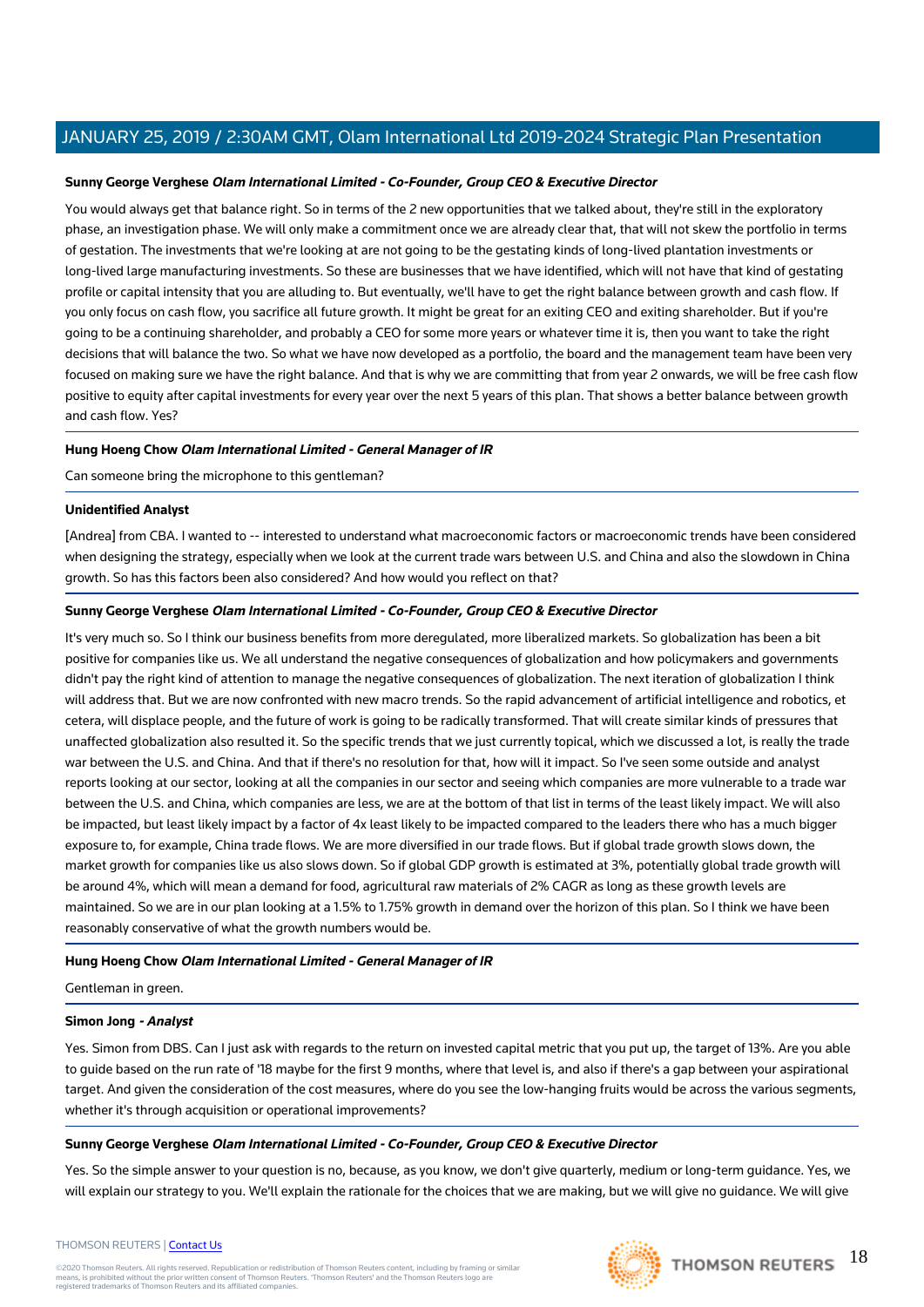you targets. Yes, so these are our targets. So I will not be able to give you a guidance how 2018, the year that has just ended. We're just entering our closed period. We'll be announcing results end of February, what the EBITDA to IC will be at this point in time. But we can probably broadly answer your second question in terms of where are the low-hanging fruits that will help us drive this improved productivity in terms of getting a higher EBITDA to IC ratio. To get a higher EBITDA to IC ratio, we have to do things: one, adjust the numerator; second, adjust the denominator. So we have to improve the EBITDA and EBITDA margins. We have to reduce the invested capital, right? So in order to improve the EBITDA margins, we have given you different pathways that we are using to improve the EBITDA margins. One revenue-linked pathways or revenue-anchored pathways, so we would offer differentiated products and services and solutions like AtSource risk management solutions, value-added services push into ingredients, innovation -- product innovation that I described to you, getting into new customer segments and channels like co-manufacturing, like e-commerce, like food service. So those are all initiatives on the revenue side that will help us improve our EBITDA margins. We will also improve our EBITDA margins in the numerator by becoming more cost and capital efficient -- sorry more cost efficient, not capital efficient. And I gave you a target that we're expecting to take our US\$200 million of costs over the next 6 years of this plan. And then on the denominator side, we have to improve our capital productivity and reduce our invested capital. And that is why we showed you the trend, capital productivity task flows in the company, which is focused on how we can improve our capital productivity and net capital efficiency, our working capital productivity, our cash-to-cash cycle time. So if you can address both the numerator and the denominator, then we can have a reasonably high confidence of realizing our target of getting to the to 13% EBITDA to IC.

#### **Ranjeetha Pakiam**

Can I just ask a follow-up question to my early one. So just overall, how -- in general, how supportive is Temasek as a shareholder? And secondly, separately, so is it fair to say that Olam is focusing on niche commodities like nuts and oils that other big food giants like ADM, for example, that have none?

#### **Sunny George Verghese Olam International Limited - Co-Founder, Group CEO & Executive Director**

So on the first question, you seem to have particular affection for Temasek. So what was the question about regarding Temasek? Sorry.

#### **Ranjeetha Pakiam**

How supportive?

#### **Sunny George Verghese Olam International Limited - Co-Founder, Group CEO & Executive Director**

How supportive, yes. So I believe that any of our shareholders, who are not supportive of our business, the prospects for our industry, believe in our strategy or believe in our capacity to execute the strategy, will always sell down. What do investors do when they're happy or unhappy with the company? If they're too happy with the company, the investors still sell, because they're too happy they've got a fantastic value. The company is giving enormous value, and they say let's take it off the table now, right? If you perform well, they want to stay on. If you perform poorly, they want to sell down. If you perform very poorly, they want to exit. So there's no point in me telling you how much Temasek support us. They have written big -- they've invested in Olam first time in 2002. We listed the company in 2005. They exited their investment in 2006. They re-entered our register in 2009. They've made a significant additional investment in 2011, and then they made a VGO for the whole company in 2014. So you have to make up your mind whether they are supporting us or not supporting us. We are delighted that they're supporting us and they believe in our prospects and our future, but they're not going to be emotional about any investment, whether it's Olam or the 400 other investments that they have. They are stewarding the resources of Singapore, and they will take their choices and make their calls based on what and how they can maximize the interest of their stakeholders. But we are delighted with their support, we are delighted with their commitment. That's the kind of long-term shareholder that we want, and so we are very happy with them. But we're also very happy with Mitsubishi, and we are very happy with the Kewalram Chanrai Group, the original sponsors of the business. We are very happy with the management, shareholders who are stuck by the business. So we are very happy with all of them, and no single shareholder has got any kind of undue influence on the company. In fact, Temasek has no board members. Temasek has no board nominees on our board. We have 2 board members from Mitsubishi, which is part of the shareholder agreement. We have nobody from Temasek. What was the second question?

#### **Ranjeetha Pakiam**

Just wanted to ask, is it fair to say that Olam is focusing on this niche commodity such as oils and Edible Nuts that others like ADM, for example, that is not?

#### THOMSON REUTERS | [Contact Us](https://my.thomsonreuters.com/ContactUsNew)

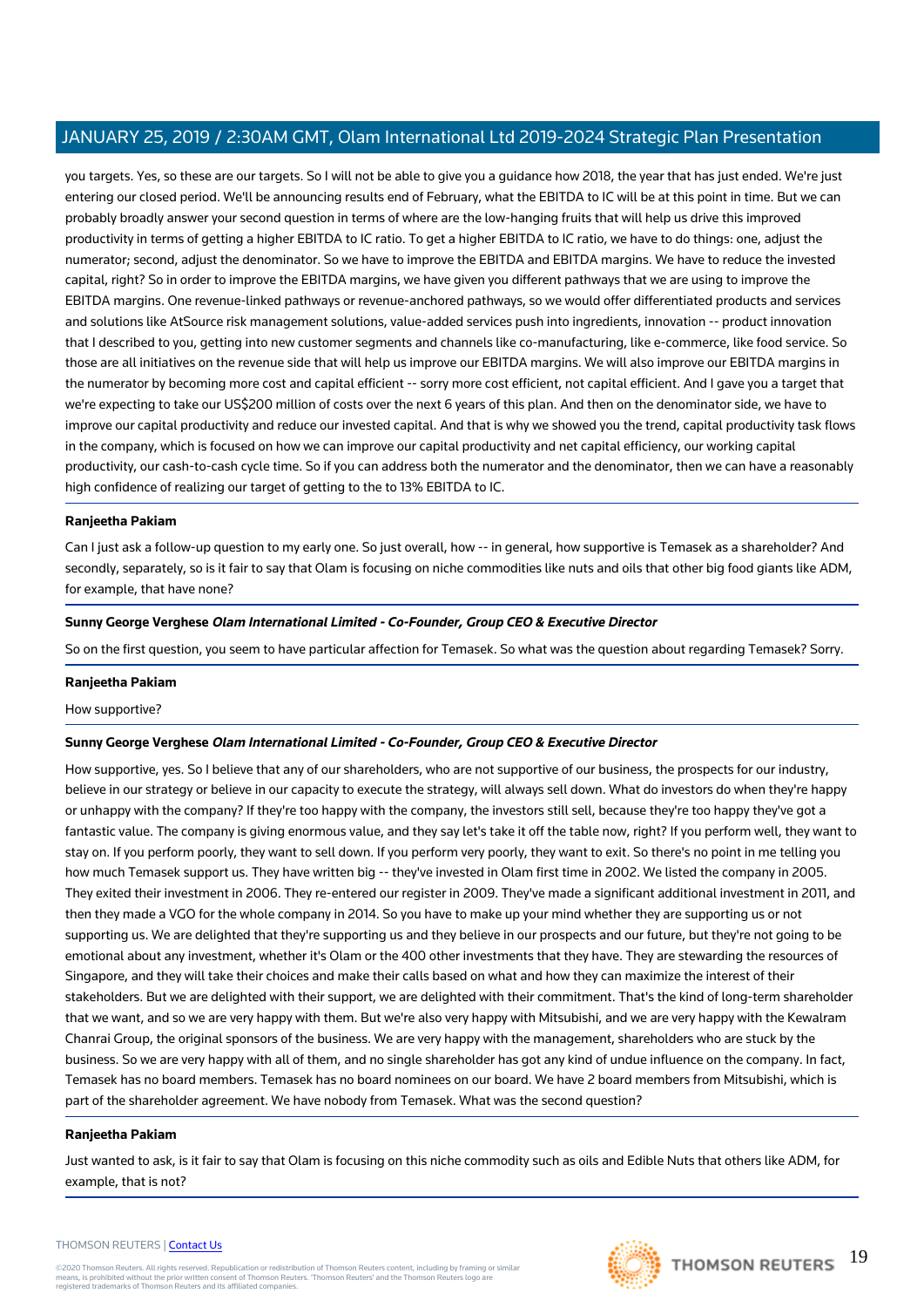#### **Sunny George Verghese Olam International Limited - Co-Founder, Group CEO & Executive Director**

That's a big part of our success, very big part of our success, that we are focused on the specialty commodities like Edible Nuts, like Spices, like Cocoa, like Coffee, like all these businesses. So in the Dairy business, the top 10, nobody competes with us. Edible Nuts business in the top 10, nobody competes with us. And Spices in the top 12, nobody competes with us. So you are absolutely right. That is one part of us, not the only strength. That's one part of the strength. And that is only possible because we have built real leadership positions in those businesses. We could have treated those as niches. And if we treated them as niches, we had no way to scale it to a global business. The best thing that we did was to take those speciality businesses not treated as a niche and really scale them to global leadership. And today, our Edible Nuts business, which is a speciality commodity where the market size is a fraction of the market size of, say, Grains and oilseeds complex. In a few years' time, by the end of this plan, we will earn more from our Edible Nuts business than the biggest player in the Grains and oilseeds businesses. And that, we like.

#### **Hung Hoeng Chow Olam International Limited - General Manager of IR**

All right. Thank you. We're running short of time. I would like to take the last 2 questions online, essentially on the de-prioritized businesses. Let's take the first one. Can you elaborate why you're exiting rubber? What do you intend to do with the upstream rubber plantation business you have in Gabon? That's the first question. Let us take that one.

#### **Sunny George Verghese Olam International Limited - Co-Founder, Group CEO & Executive Director**

Yes. So I gave you the various criteria that we use in deciding which businesses we want to stay on, which businesses we want to exit. If you want to grow the rubber business, we have to be prepared to taking more land to grow rubber. And in terms of the regions and places where rubber can be grown, it might involve planting rubber in degraded forest land. We don't think, from a long-term structural sustainability standpoint, that is possible. In a farm business, we already got relevant scale. We have planted 65,000 hectares. In rubber, we have planted 1,100 hectares. So that is one consideration. We think it is a very monetizable asset as value gets crystallized when it completes the gestation, because we got the right cost structure. We got very high yields in this plantation because typically African -- West African rubber yields are much better than Asian rubber yields, because West African climate and soil conditions are much more suitable for growing rubber, less suitable for growing palm compared to Indonesia and Malaysia, for example, or Thailand for rubber. So as a result of that, there is no big opportunity to have a very profitable supply chain trading business in rubber. All of these supply chain trading companies in rubber are always struggling for profitability because the margins are always under pressure. So while our rubber strategy was mostly upstream focus where there is excess returns in margins, but there is no opportunity to link and leverage that upstream with the midstream and trading piece, and therefore, we think overall for us, it will be still an attractive industry. But overall for us, given the various things that we have talked about, we think releasing and redeploying that capital from that business to some of the other businesses where we can really win differentially is a wise thing to do and a sensible thing to do.

#### **Hung Hoeng Chow Olam International Limited - General Manager of IR**

The second question is on the funds business. Are you exiting the fundamental fund because it is no longer profitable? And why is the quant strategy better.

#### **Sunny George Verghese Olam International Limited - Co-Founder, Group CEO & Executive Director**

So one, the fundamental fund business, because we are very large market participants in the businesses that we have chosen to participate, we are already doing this in our existing desks and divisions. The fundamental fund business was carved out and a set of traders were moved into that, so that we can do it with other people's money, not really Olam's money, and set up a fund eventually after we build the track record. But we have now decided not to do this for others and not to attract third-party capital, which means this business team was duplicating what the others were doing in their desk. So it is better for us to move them to those desks directly, rather than they be a separate team outside of those desks. So most of the people in that team have been redeployed into our other desk because that is what all these other businesses as part of their activity -- as a small part of their activity is doing, and we are abandoning our prior objective of developing a discretionary commodity fund business, which we -- which is no longer in our plans for the next 6 years.

#### **Hung Hoeng Chow Olam International Limited - General Manager of IR**

Maybe we take the last question, I thought I saw a hand behind. Is there somebody who wanted to ask a question?

#### THOMSON REUTERS | [Contact Us](https://my.thomsonreuters.com/ContactUsNew)

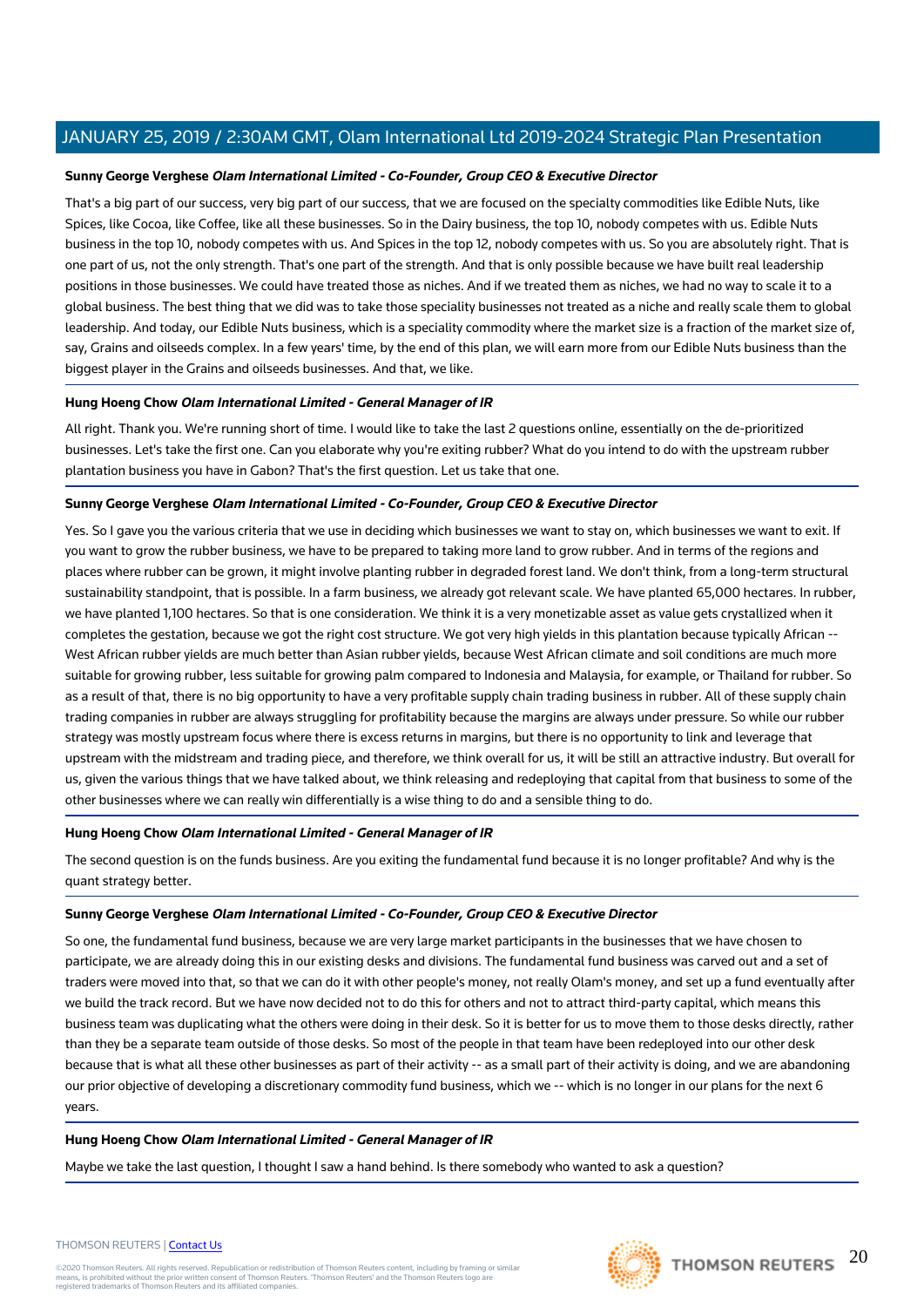#### **Unidentified Analyst**

It's Fiona from Westpac. Just a follow-on question from the rubber question as well. I just noticed just historically, a lot more sustainability issues related to the palm oil business. And yet, Olam has chosen to put more priority on palm compared to rubber and wood, which you have already described adequately why you want to exit. So could you give us a little more detail on the efforts Olam is doing, on the sustainability front with respect to Palm?

### **Sunny George Verghese Olam International Limited - Co-Founder, Group CEO & Executive Director**

Yes. Thank you. So firstly, we will not develop any plantation investments or plantation operations not only in palm or rubber, but across all the plantation and farming operations that Olam has. And we are in other plantations, pistachio plantations, walnut plantations, and cocoa plantations, and coffee plantations, and rubber and palm plantations, and pepper plantations in many annual raw broad crop, eco-farming crops as well. But we will not invest upstream unless we meet certain conditions. First, we will not develop any plantations in high HCS areas, High Carbon Stock areas. That's is a boundary condition. Second, we will not develop any plantations in high conservancy value areas where there is less species or high conservancy value. Third, we will not develop plantation if there's no free prior informed consent, including recognizing the traditional and customary rights, not just legal land rights. So we're going to a country, the government gives us land to get into plantations and the legal title is with the government bodies. But if we recognize the traditional and customary land rights, if somebody's forefather had farmed that land, we will give higher importance to that customary traditional land right. And if he does not give us free prior informed consent, we will not develop our plantations there. That's the third boundary condition. Fourth boundary condition, there should be no exploitation, zero exploitation. So we have laid out very clear boundary conditions than those of -- that we will not compromise at any length or level. But it's not just important to say what are the nos, nos, nos we will look at. What is the SP's thesis here. So we will want to develop plantations when we can impact the outcomes and our purpose, if we can help revive and catalyze farming systems and farmer livelihoods, if we can build thriving rural communities. Because when you make this plantation investments, 25-, 30-, in some cases, 50-, 100-year life -- useful life of those plantations. So you can only do that if you focus on getting license from the communities to operate, which means they have to see that you're coming there and adding values, creating jobs, upscaling them so that their future is far brighter with you as a participant in that ecosystem. And thirdly, if we can regenerate the living world in terms of protecting the biodiversity and protecting the environment. So in our palm plantations in Gabon that you are alluding to, we have 130,000 hectares of concession area. We have planted 65,000. We have left 50% of that land unexploited. And at our cost, we maintain those forests. They degraded forest, but we maintain them and provide them. There will be - that is what we call the set-aside ratio. There'll be no other plantation in the world -- palm plantation in the world that has that kind of set-aside ratios. That's one. Second, every hectare of our 65,000 hectares will be RSPO-certified. Today, 8% to 10% of the world's palm oil is RSPO-certified. We do not want to be in this business if 100% of the palm oil is not RSPO-certified. So we will have the most sustainable palm oil plantation in the world. We are proud of it. We will be still attacked by single-issue advocacy groups. We will work with them as closely as possible. But if we are doing the right thing, we will stand our ground. If we are doing the wrong thing, we should own up and get out of it.

#### **Hung Hoeng Chow Olam International Limited - General Manager of IR**

Sunny, do you have any concluding remarks before we end the session?

#### **Sunny George Verghese Olam International Limited - Co-Founder, Group CEO & Executive Director**

No. Thank you for your patience. Thank you for all your incisive questions, and look forward to seeing you at the next results briefing.

#### **Unidentified Participant**

Yes. Thank you so much.

THOMSON REUTERS | [Contact Us](https://my.thomsonreuters.com/ContactUsNew)

#### **DISCLAIMER**

Thomson Reuters reserves the right to make changes to documents, content, or other information on this web site without obligation to notify any person of such changes.